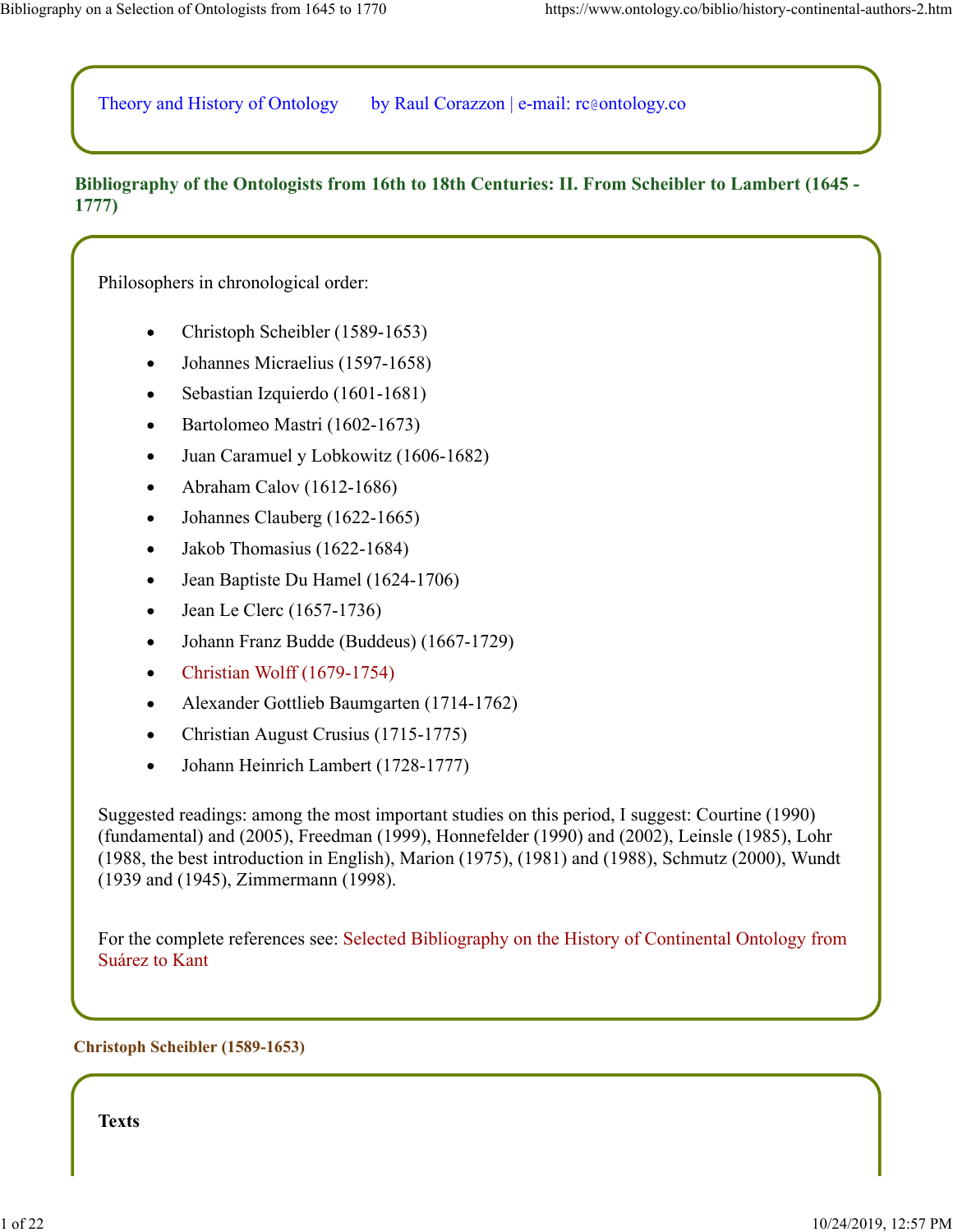1. Scheibler, Christoph. 1617. *Opus Metaphysicum Duobus Libris Universum Hujus Scientiae Systema Comprehendens*. Giessen.

Second edition Oxford 1633; definitive edition in *Opera philosophica*: *Metaphysica duobus libris universum huius scientiae systema comprehendens. Opus, tum omnium facultatum tum in primis philosophiae & theologiae studiosis utile & necessarium. Premissa est Summaria methodus, ...* Frankfurt 1665.

2. ———. 1654. *Opera Philosophica*. Frankfurt.

Four volumes (1654-1658): *Opera philosophica ut sunt Opus logicum, quatuor partibus ... Opus metaphysicum, duobus libris ... Liber physicus de anima ... Adiectis ubique indicibus necessariis ...* (reprinted 1665).

### **Studies**

1. Pozzo, Riccardo. 2004. "Logic and Metaphysics in German Philosophy from Melanchton to Hegel." In *Approaches to Metaphysics*, edited by Sweet, William, 57-66. Dordrecht: Kluwer.

On Scheibler see pp. 63-65.

- 2. ———. 2005. "Die Transzendentalienlehre Bei Christoph Scheibler." In *Das Geheimnis Des Anfangs*, edited by Neuser, Wolfgang and Reichold, Anne, 73-78. Bern: Peter Lang.
- 3. Roncaglia, Gino. 2003. "Modal Logic in Germany at the Beginning of the Seventeenth Century: Christoph Scheibler's *Opus Logicum*." In *The Medieval Heritage in Early Modern Metaphysics and Modal Logic, 1400-1700*, edited by Friedman, Russell L. and Nielsen, Lauge O., 253-308. Dordrecht: Kluwer.

#### **Johannes Micraelius (1597-1658)**

#### **Texts**

1. Micraelius, Johannes. 1653. *Lexicon Philosophicum Terminorum Philosophis Usitatorum*. Jena.

Revised edition: Stettin 1661 and 1662. Reprint with an introduction by Lutz Geldsetzer: Düsseldorf, Stern-Verlag Janssen & Co. 1966.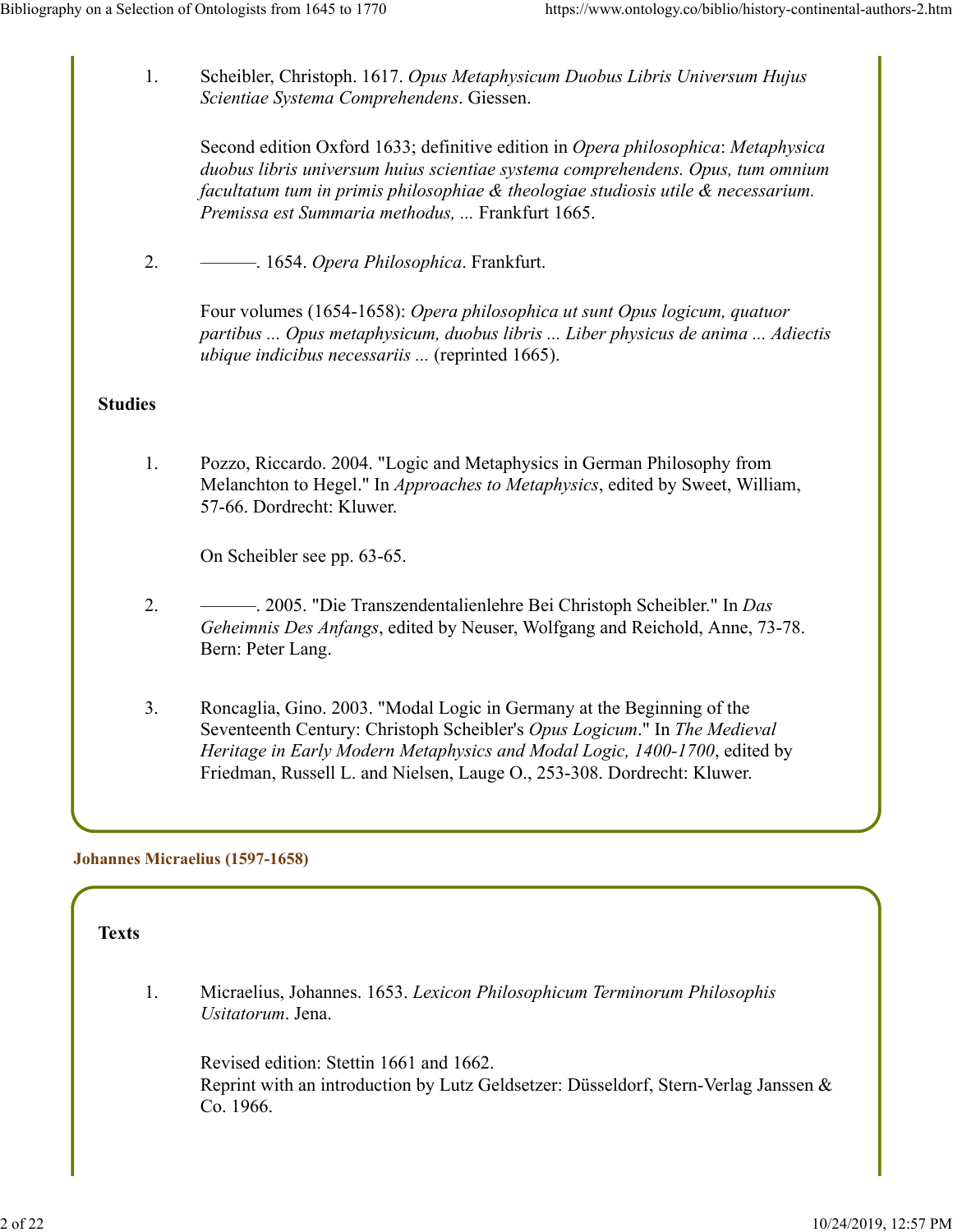## **Studies**

- 1. Canone, Eugenio. 1997. "I Lessici Filosofici Latini Del Seicento." In *Il Vocabolario Della République Des Lettres. Terminologia Filosofica E Storia Della Filosofia. Problemi Di Metodo. Atti Del Convegno Internazionale in Memoriam Di Paul Dibon (Napoli, 17-18 Maggio 1996)*, edited by Marta, Fattori, 93-114. Firenze: Olschki.
- 2. Geldsetzer, Lutz. 1966. "Über Das Philosophische Lexikon Des Johannes Micraelius Und Die Philosophische Lexikographie." In *Lexicon Philosophicum Terminorum Philosophis Usitatorum*, I-XXII. Düsseldorf: Stern-Verlag Janssen & Co.

Introduction to the anastatic reprint of the second edition (Stettin, 1662).

## **Sebastian Izquierdo (1601-1681)**

### **Texts**

1. Izquierdo, Sebastian. 1659. *Pharus Scientiarum*. Lyon.

## **Studies**

1. Ceñal, Ramón. 1974. *La Combinatoria De Sebastián Izquierdo: "Pharus Scientiarum" (1659), Disp. Xxix, De Combinatione*. Madrid: Instituto de España.

Texto latino y traducción españols von una introducción: La *Disputatio De Combinatione* de Izquierdo en la historia de la aritmética combinatoria, desde Clavius a Bernoulli.

- 2. Di Vona, Piero. 1964. *I Concetti Trascendenti in Sebastián Izquierdo E Nella Scolastica Del Seicento*. Napoli: Loffredo.
- 3. Fuerte Herreros, José Luis. 1981. *La Lógica Como Fundamentación Del Arte General Del Saber En Sebastián Izquierdo: Estudio Del Pharus Scientiarum (1659)*. Salamanca: Universidad de Salamanca, Instituto de Estudios Albacetenses.
- 4. Schmutz, Jacob. 2002. "Sebastián Izquierdo: De La Science Divine À L'ontologie Des États De Chose." In *Sur La Science Divine*, edited by Bardout, Jean-Christophe and Boulnois, Olivier, 412-421. Paris: Presses Universitaires de France.

Traduction d'extraits de *Le Phare des sciences* pp. 422-435.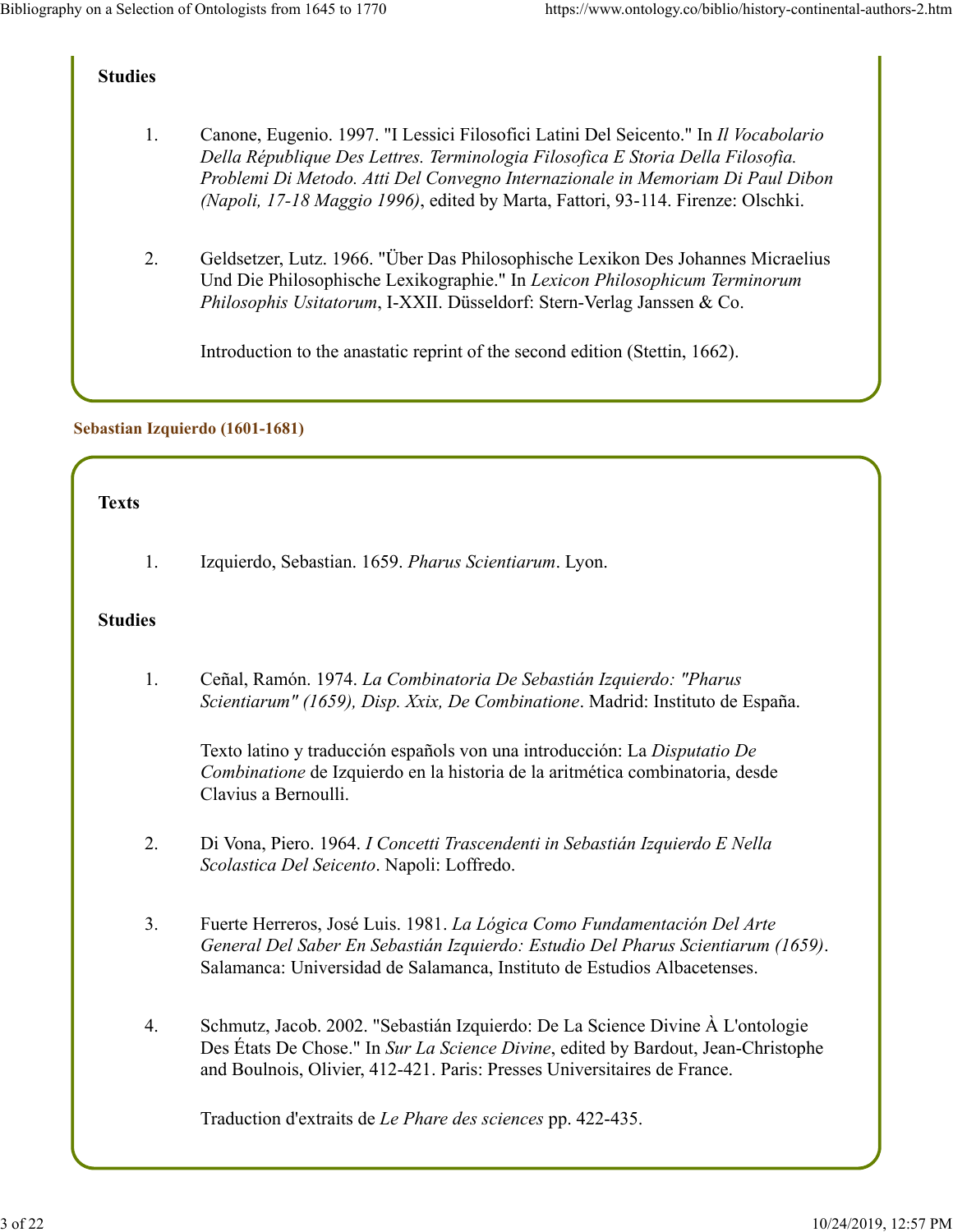#### **Bartolomeo Mastri (1602-1673)**

### **Texts**

1. Mastri, Bartolomeo. 1646. *Disputationes in Xii Libros Metaphysicorum*. Venezia.

2 volumes

### **Studies**

- 1. Blum, Paul Richard. 2002. "La Métaphysique Comme Théologie Naturelle: Bartolomeo Mastri." *Études Philosophiques*:31-47.
- 2. Burkhardt, Hans. 1988. "Modalities in Language, Thought and Reality in Leibniz, Descartes and Crusius." *Synthese* no. 75:183-215.
- 3. Crowley, Bonaventure. 1948. "The Life and Works of Bartolomeo Mastri, O.F.M. Conv. 1602-1673." *Franciscan Studies* no. 8:97-152.
- 4. Forlivesi, Marco. 2002. *Scotistarum Princeps: Bartolomeo Mastri (1602-1673) E Il Suo Tempo*. Padova: Centro Studi Antoniani.
- 5. ———. 2002. "La Distinction Entre Concept Formel Et Concept Objectif Dans La Pensée De Bartolomeo Mastri." *Études Philosophiques*:3-30.
- 6. ———, ed. 2006. *Rem in Seipsa Cernere. Saggi Sul Pensiero Filosofico Di Bartolomeo Mastri (1602-1673)*. Padova: Il Poligrafo.

Con introduzioni di Alessandro Ghisalberti e Gregorio Piaia.

7. Knebel, Sven K. 2002. "Entre Logique Mentaliste Et Métaphysique Conceptualiste: La *Distinctio Rationis Ratiocinantis*." *Études Philosophiques*:145-168.

"In the scholastic way of spelling out " $A = A$ ", some sort of distinction intervened between the relata, viz. the *distinctio rationis ratiocinantis*. To distinguish between the *distinctio rationis ratiocinatae* and *ratiocinantis* was commonplace from the sixteenth up to the eighteenth centuries. But how to make sense of a distinction that is without any foundation in the object itself? Mastri's account marks a crisis within Scotism, since his reception of Peter Aureol's conceptualism made it possible to give the d *istinctio rationis ratiocinantis* a metaphysical rather than a logical interpretation."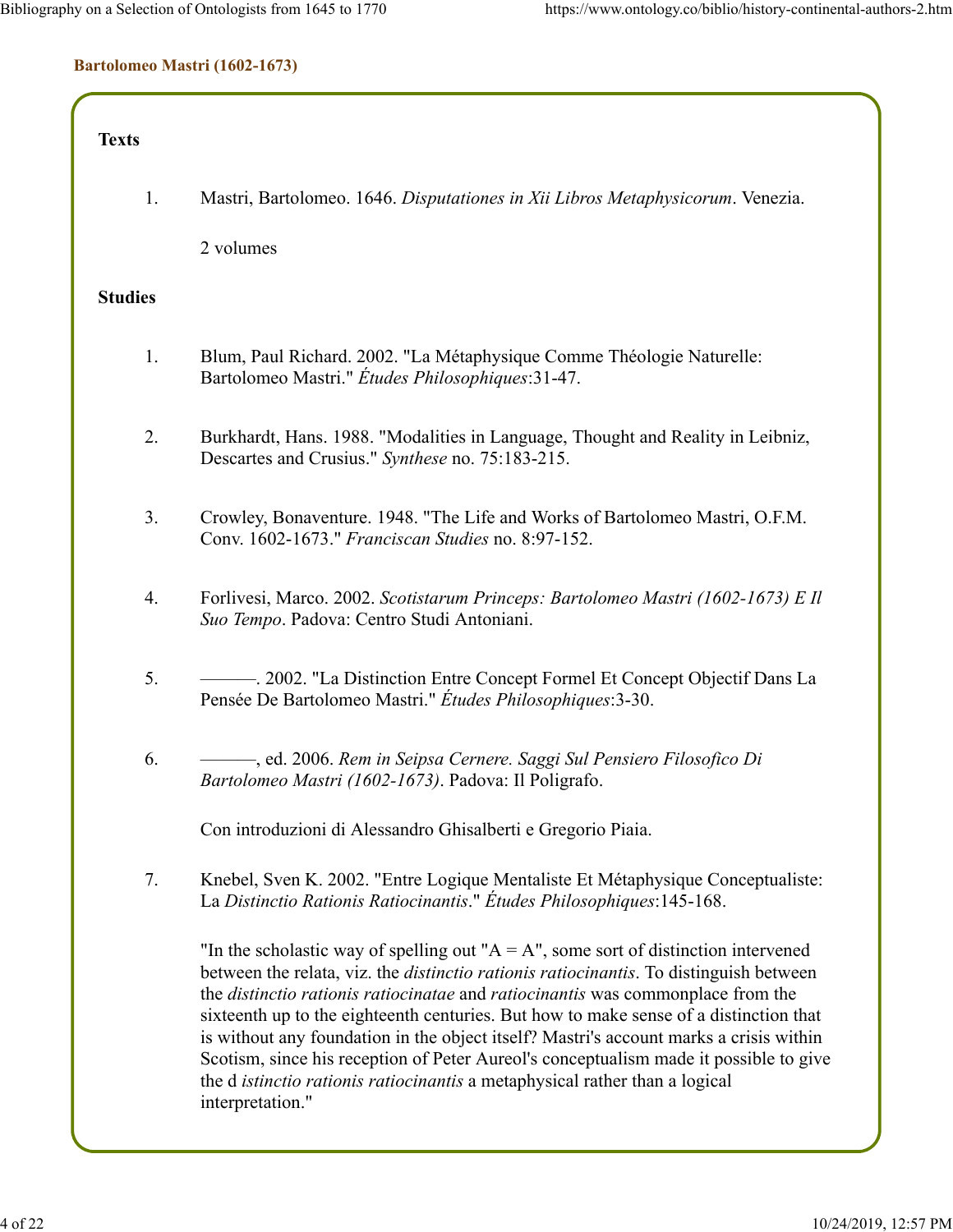## **Juan Caramuel y Lobkowitz (1606-1682)**

## **Texts**

1. Caramuel y Lobkowitz, Juan. 1642. *Rationalis Et Realis Philosophia*. Louvain.

## **Studies**

1. Dvorák, Petr. 2008. "Relational Logic in Juan Caramuel." In *Mediaeval and Renaissance Logic*, edited by Gabbay, Dov and Woods, John, 645-666. Amsterdam: North-Holland.

Handbook of the History of Logic, vol. 2.

- 2. Pastine, Dino. 1975. *Juan Caramuel. Probabilismo Ed Enciclopedia*. Firenze: La Nuova Italia.
- 3. Schmutz, Jacob. 2001. "Juan Caramuel on the Year 2000: Time and Possible Worlds in Early-Modern Scholasticism." In *The Medieval Concept of Time. The Scholastic Debate and Its Reception in Early Modern Philosophy*, edited by Porro, Pasquale, 399-434. Leiden: Brill.
- 4. ———. 2006. "Juan Caramuel Y Lobkowitz (1606-82)." In *Centuriae Latinae Ii. Cent Et Une Figures Humanistes De La Renaissance Aux Lumières, À La Mémoire De Marie-Madeleine De La Garanderie*, edited by Nativel, Colette, 182-202. Geneva: Droz.
- 5. Serrai, Alfredo. 2005. *'Phoenix Europae'. Juan Caramuel Y Lobkowitz in Prospettiva Bibliografica*. Milano: Sylvestre Bonnard.

### **Abraham Calov (1612-1686)**

"His most interesting metaphysical works are the *Metaphysica divina pars generalis* and the *Metaphysica divina pars specialis* . Calovius's logical / epistemological works, the *Gnostologia* and *Noologia*, may be of some interest, although as logic the works are weakened by the psychologism which is often found in logic texts of that period and school.

Calovius is a good example of the typical Protestant metaphysician of the 17th century. According tu Calovius, one's metaphysical studies should be guided by the truths of revealed faith, in this case orthodox Lutheranism. Without the guidance of the celestial light, all our travels into scholarly study are nothing more than pitiable wandering. But we cannot follow this celestial light unless we pay attention to both Scripture and nature. Calovius reveals himself to be a true scholastic by naming Aristotle the foremost philosopher. Thus, the main task of Calovius's work is to reconcile the revealed truths of orthodox Lutheranism with the principles of Aristotle's metaphysics. That one is so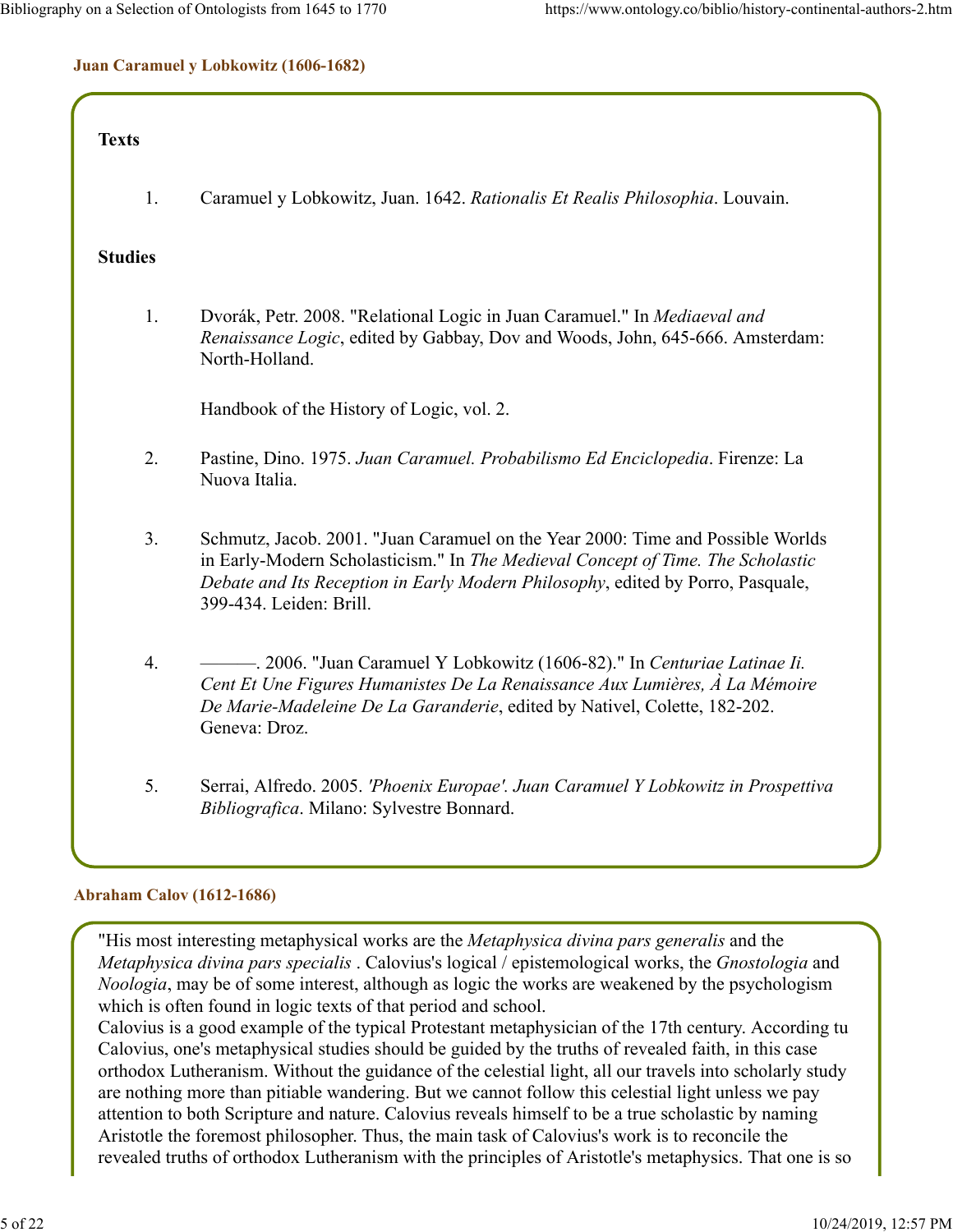enabled to refute the errors of agnostic natural scientists, Socinians (a favourite target of Protestant attacks, this Protestant sect denied the doctrine of the Trinity and the divinity of Christ), Jesuits, Calvinists, and other heretics, so much the better. Still, *both* soumces of knowledge are required: without Aristotelian natural science, there will be factual errors; without Scripture, heresy. (*Hinc tot errores, tot haereses* .)

Metaphysics, according to Calovius, is the wisdom of being qua being (*sapientia Entis qua Entis* ). This definition should be understood as denoting one discipline, which is also called 'ontology' or 'transcendental wisdom' (*ontologia* [in Greek] *sive transcendentalis Sapientia* ). The usual and improper sense of 'metaphysics' adopted by the Jesuit Benito Pereira (c. 1535-1610). according tu whom metaphysics is concerned with disembodied spirit, is rejected. Indeed, he says, they hallucinate who make the object of metaphysics either God or immaterial substance, and they plainly do not understand the nature of wisdom.

Thus, Calovius believes that the mistake of people like Pereira was to fail to acknowledge a notion of being which is general enough to be common both to spiritual and material beings. This, of course, may not be entirely fair to Pereira and other Thomists, since theological discomfiture may arise from claiming that God and creatures are subsumed under a general concept of being. Does this most general of concepts logically or ontologically precede God? Or is the dignity of God affected by sharing the notion of being with beings like you and me?

Metaphysics, fmally, must deal with what *really* is, not merely what *could* be. Calovius claims that truly and properly, metaphysics concerns itself with non-complex, essential, positive, real, actual being (*Ens incomplexum, per se, positivum, reale et actuale* ).

Only in an attenuated sense does it contain complex, accidental, deprived beings, beings of reason, and potential beings (*Entia complexa, per accidens, privationes, Entia rationes et in potentia* ). Calovius prefers to limit metaphysics tu the former, and we might not incorrectly cali him an 'actualist'. Atfer all, Calovius wonders, how does one abstract notion of being common to actual and potential being, if potential being is not truly being?"

From: *Calovius, Abraham* by Jeffrey Coombs - in: *Handbook of Metaphysics and Ontology* - Edited by Barry Smith Barry and Hans Burkhardt. Munich: Philosophia Verlag 1991, pp. 112-113.

## **Texts**

1. Calov, Abraham. 1636. *Metaphysica Divina, Pars Generalis*. Wittenberg.

Complete title: *Metaphysica divina, a principiis primis eruta, in abstractione Entis repraesentata, ad S.S. Theologicam applicata, monstrans, Terminorum et conclusionum transcendentium usum genuinum abusum a hereticum, constans*.

2. ———. 1651. *Scripta Philosophica*. Lubecca.

Reprint Wittenberg 1673. Contents: I. Gnostologia; II. Noologia seu habitus intelligentiae; III. Metaphysicae divinae pars generalis; IV. Metaphysicae divinae pars specialis; V. Enciclopedia Mathematica; VI. Methodologia; VII. Ideae encyclopaedias disciplinarum realium.

#### **Studies**

1. Appold, Kenneth G. 1998. *Abraham Calov's Doctrine of Vocatio in Its Systematic*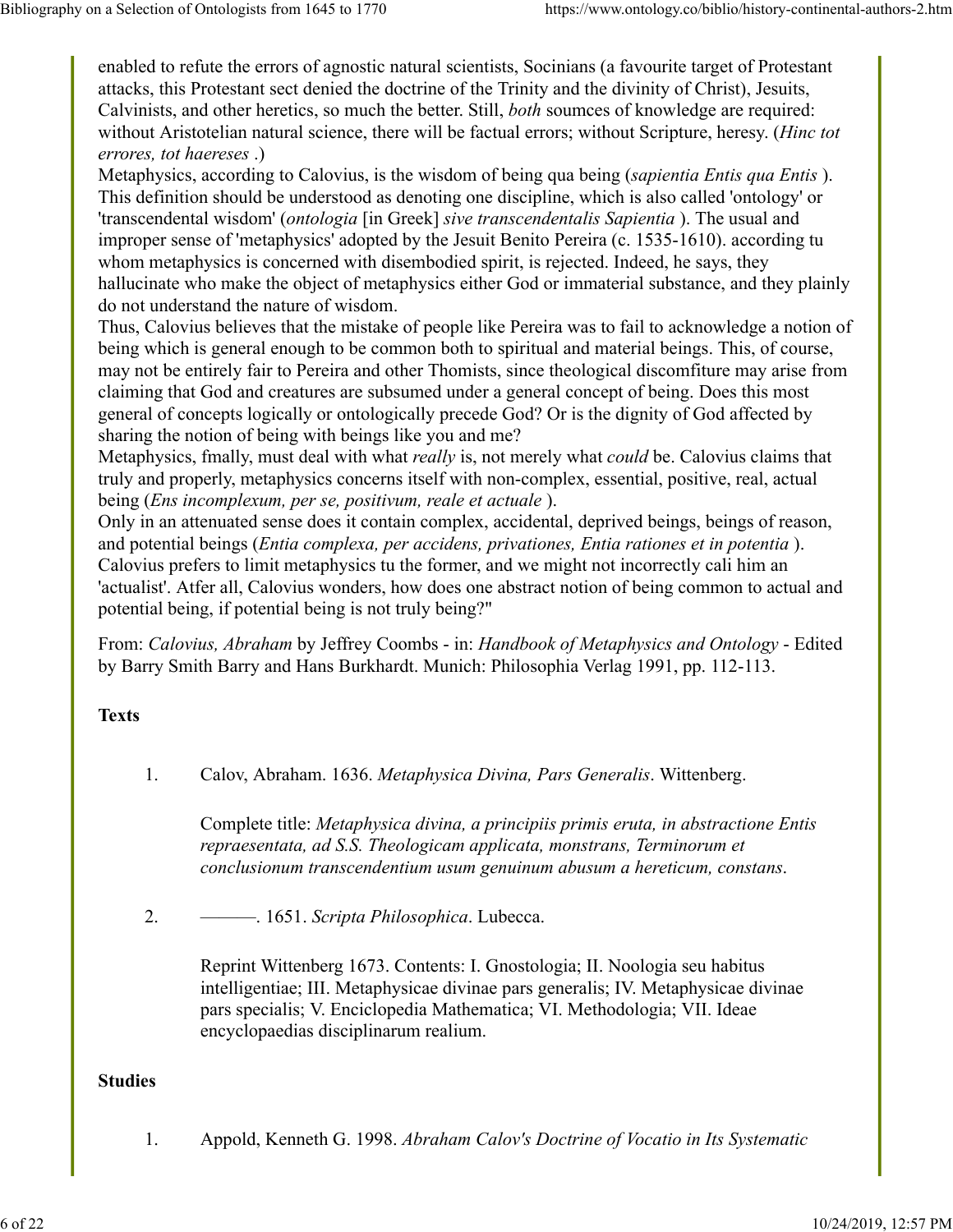*Context*. Tübingen: Mohr Siebeck.

### **Johannes Clauberg (1622-1665)**

## **Texts**

- 1. Clauberg, Johannes. 1647. *Elementa Philosophiae Seu Ontosophia*. Groningen.
- 2. ———. 1691. *Opera Omnia Philosophica*. Amsterdam.

Reprint: Hildesheim, Georg Olms, 1968 (2 volumes).

3. ———. 2007. *Logique Ancienne Et Nouvelle*. Paris: Vrin.

Traduction de la *Logica Vetus et Nova* (1658). Présentation, traduction et notes par Jacqueline Lagrée et Guillaume Coqui.

### **Studies**

1. Balz, Albert G.A. 1934. "Clauberg and the Development of Occasionalism." *Philosophical Review* no. 43:48-64.

Reprinted in: A. G. A. Balz, *Cartesian Studies*, New York, Columbia University Press, 1951, pp. 158-194.

- 2. Bardout, Jean-Christophe. 2002. "Johannes Clauberg." In *A Companion to Early Modern Philosophy*, edited by Nadler, Steven, 140-151. Malden: Blackwell.
- 3. Brosch, Pius. 1926. *Die Ontologie Des Johannes Clauberg. Eine Historische Würdigung Und Eine Analyse Ihrer Probleme*. Greifswald: L. Bamberg.

Inaugural Dissertation.

- 4. Carraud, Vincent. 1999. "L'ontologie Peut-Elle Être Cartésienne? L'exemple De L' *ontosophia* De Clauberg, De 1647 À 1664: De L' *ens* À La *Mens*." In *Johannes Clauberg (1622-1665) and Cartesian Philosophy in the Seventeenth Century*, edited by Verbeek, Theo, 13-38. Dordrecht: Kluwer.
- 5. École, Jean. 1999. "La Place De La *Metaphysica De Ente, Quae Rectius Ontosophia* Dans L'histoire De L'ontologie Et Sa Réception Chez Christian Wolff." In *Johannes Clauberg (1622-1665) and Cartesian Philosophy in the Seventeenth Century*, edited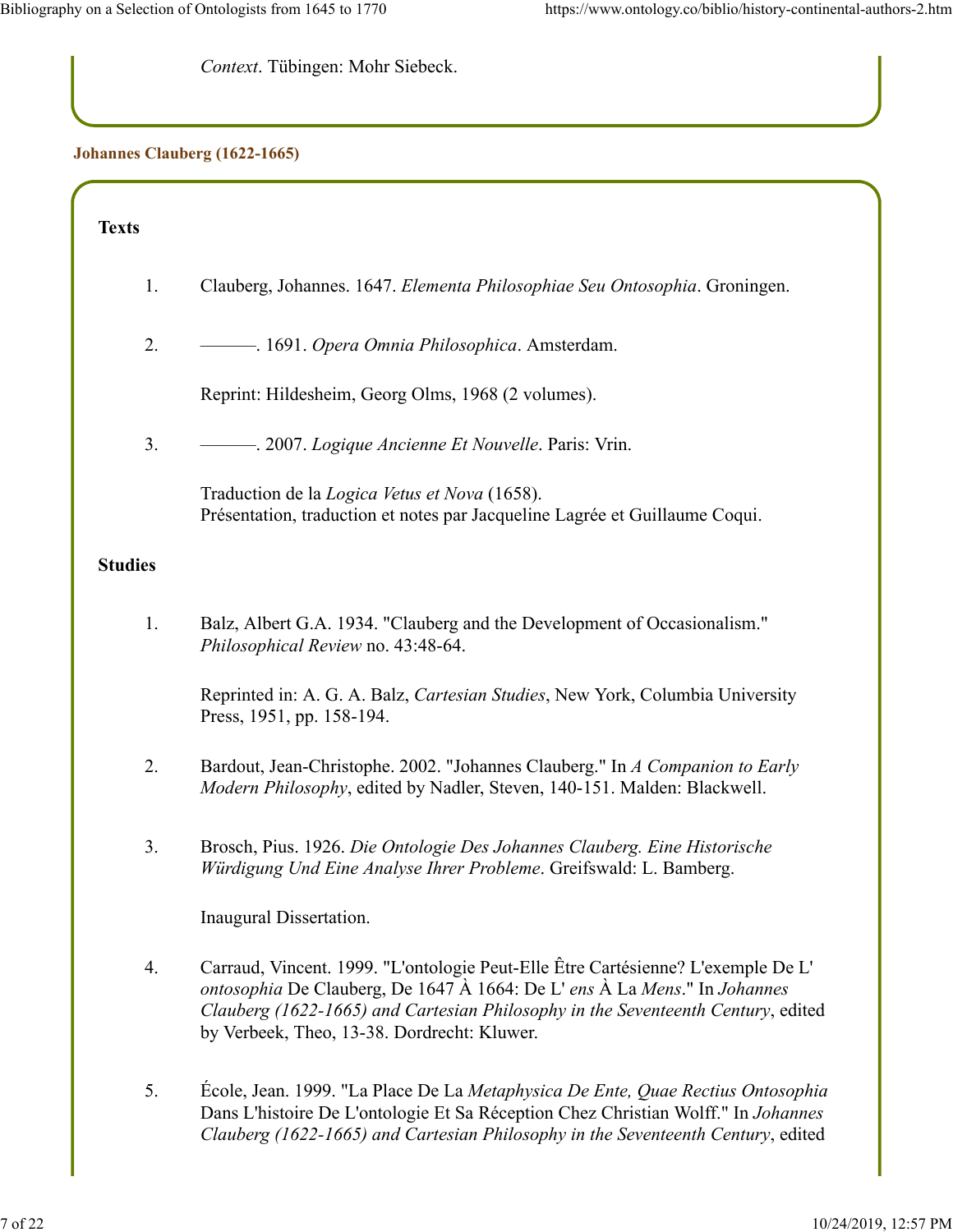by Verbeek, Theo, 61-74. Dordrecht: Kluwer.

Repris dans:Hans Werner Arndt, Sonia Carboncini-Gavanelli et Jean École (eds.), *Autour de la philosophie Wolffienne,* Hildesheim: Georg Olms, 2001, pp. 117-130.

6. Lagrée, Jacqueline. 2002. "Sens Et Vérité Chez Clauberg Et Spinoza." *Philosophiques* no. 29:121-138.

"This paper aims to show how the Spinozistic hermeneutical position in the *Tractatus Theologico-Politicus* is founded in a particular tradition, that of Johannes Clauberg, which makes a strong distinction among the *sensus genuinus* (i.e., the meaning intended by the author), the true meaning, and the truth. L. Meyer, a physician and friend of Spinoza, accepts this distinction but he reduces the true meaning to the truth as it is understood in the philosophy of Descartes or Spinoza. Spinoza, however, maintains the distinction between true meaning and truth, and for him the Bible keeps its holy character as long as it helps man to practice justice and charity. Human reason brings out the universal moral teachings of the Bible and it fosters a community of those who genuinely seek the truth."

7. Mancini, Italo. 1960. "L' *ontosophia* Di Johannes Clauberg E I Primi Tentativi Di Soluzione Cartesiana." In *Festschrift H. J. De Vleeschauwer*, 66-83. Pretoria: University of South Africa.

8. Ragni, Alice. 2019. "Bibliographia Claubergiana (Nineteenth–Twenty-First Centuries): Tracking a Crossroads in the History of Philosophy." *Journal of the History of Philosophy* no. 57:731-748. Abstract: "This is the first bibliography collecting all studies that have been entirely devoted to Johannes Clauberg or that contain a substantial discussion of his works, from the early nineteenth century down to our day, namely, in the age when scientific

philosophical historiography arose and reached full maturity. Clauberg (1622–1665), known as a representative of modern German reformed scholasticism (Schulmetaphysik)—in this context, he is the author of one of the most systematic treatises on ontology of his day—is among the first followers of Descartes. Leibniz praised Clauberg's commentaries on Descartes's works, and described him as a disciple who surpassed his master in clarity. This bibliography reveals Clauberg's versatility in treating some of the major questions in the history of modern philosophy: metaphysics and ontology—also taking into account the neologism *ontologia*—cartesianism, logic, hermeneutics, physics and occasionalism."

9. ———. 2019. "Johannes Clauberg and the Search for the Initium Philosophiae. The Recovery of (Cartesian) Metaphysics." In *The Oxford Handbook of Descartes and Cartesianism*, edited by Nadler, Steven, Schmaltz, Tad M. and Antoine-Mahut, Delphine, 465-480. New York: Oxford University Press. Abstract: "This chapter examines how the philosophy of Descartes contributed to Clauberg's philosophical system. In this system it is metaphysics that imposes itself on the other sciences, as its contents impose themselves according to the order of knowledge. The core of Clauberg's adherence to Cartesianism is thus linked to his conviction that Descartes's philosophy is, above all, the discovery of the true "beginning" (*initium*) of philosophy, that is, the discovery of a principle that guarantees the primacy of metaphysics, established according to the order of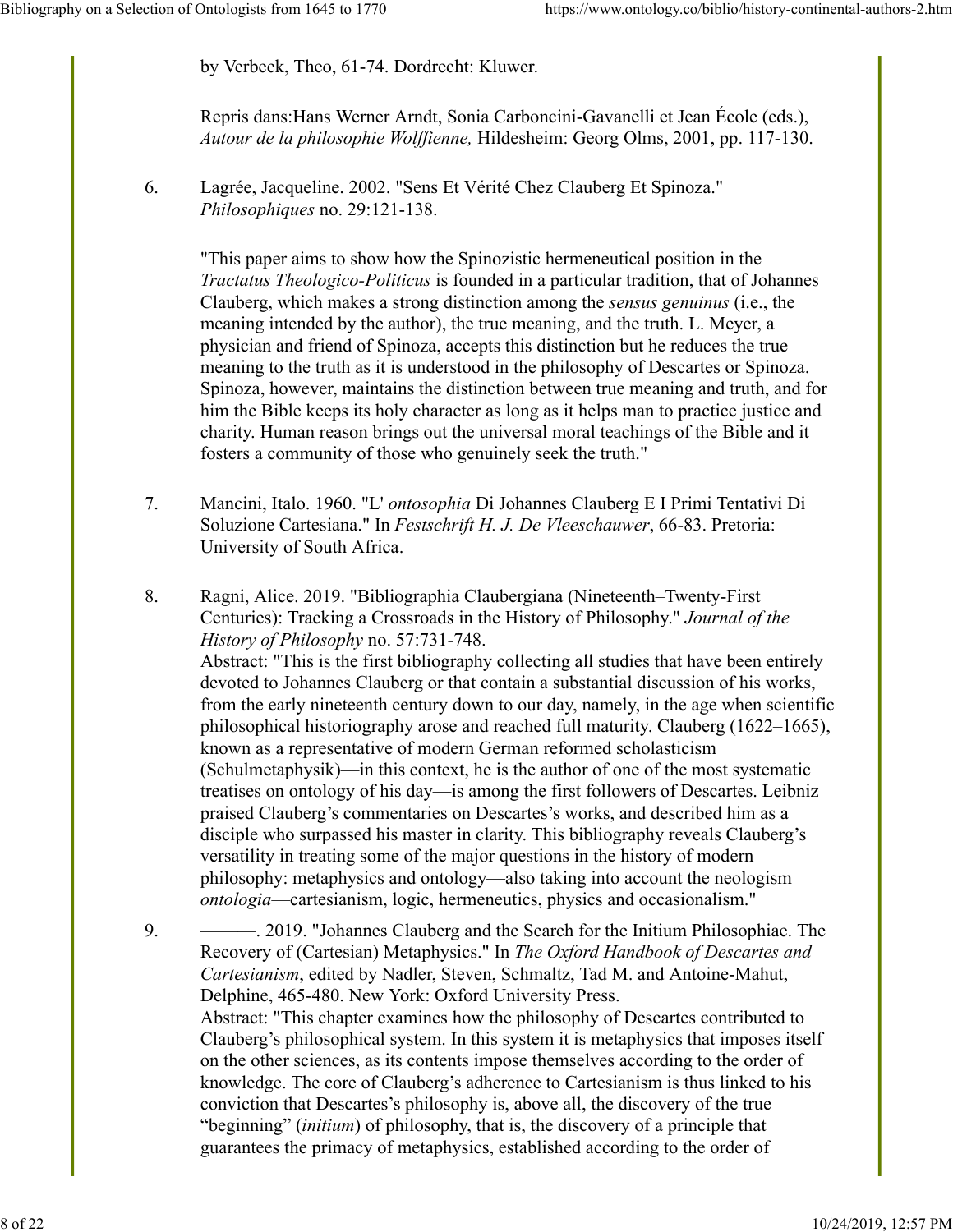knowledge. Clauberg aims to identify the first science, according to the order of knowledge of things (*ordo cognitionis*) as well as the order of teaching (*ordo doctrinae*), and consequently to establish the organization of all knowledge."

10. Savini, Massimiliano. 2006. "L'insertion du cartésianisme en logique: la *Logica vetus & nova* de Johannes Clauberg." *Revue de Métaphisique et de Morale*:73-88.

"The *Logica vetus & nova* published by Johannes Clauberg (1654) is directly inspired by the works of Descartes. For this reason, this text is commonly considered as the first handbook of 'cartesian' logic. Which are, therefore, the Cartesian elements distinguishing this logic from the previous ones? Our aim is to show that there are two main aspects which Clauberg derives from the works of Descartes: on the one hand the foundation of logic on the *perceptio clara et distincta*; on the other the role of *medicina mentis* assumed by logic, on the basis of a philosophical theory of prejudices that has been derived from the Principia philosophiae (but also from Bacon). Clauberg's logic, anyway, does not accept the most radical innovations of Cartesian theory of knowledge: in this way it is still bound up with the scholastic tradition."

- 11. ———. 2011. *Johannes Clauberg. Methodus Cartesiana Et Ontologie*. Paris: Vrin.
- 12. Scheffel, Dieter. 1994. "Zur Grundidee Der Ontologie Bei Wolff Und Clauberg." In *Aufklärung Und Erneuerung. Beiträge Zur Geschichte Der Universität Halle Im Ersten Jahrundert Ihres Bestehens (1694-1806)*, edited by Jerouschek, Günter and Sames, Arno, 157-162. Hanau: Dausien.
- 13. Trevisani, Francesco. 1993. "Johannes Clauberg E L'aristotele Riformato." In *L'interpretazione Nei Secoli Xvi E Xvii. Atti Del Convegno Internazionale Di Studi Milano (18-20 Novembre 1991) Parigi (6-8 Dicembre 1991)*, edited by Canziani, Guido, 103-126. Milano: Franco Angeli.
- 14. Verbeek, Theo, ed. 1999. *Johannes Clauberg (1622-1665) and Cartesian Philosophy in the Seventeenth Century*. Dordrecht: Kluwer.
- 15. Viola, Eugenio. 1975. "Scolastica E Cartesianesimo Nel Pensiero Di J. Clauberg." *Rivista di Filosofia Neo-Scolastica* no. 67:247-266.
- 16. Weier, Winfried. 2000. "Leibnitiana Bei Johannes Clauberg." *Studia Leibnitiana* no. 32:21-42.

"It is a much neglected fact that the young Leibniz expressed particular interest for the philosophy of Johannes Clauberg, a follower of Descartes with Aristotelian outlook who taught at the University of Duisburg. Indeed he found here, against the background of Cartesianism, important impulses and preconceptions for important basic positions of his, which in many respects can be understood as extensions and unfoldings of Claubergian approaches. In this way nothing less than a story of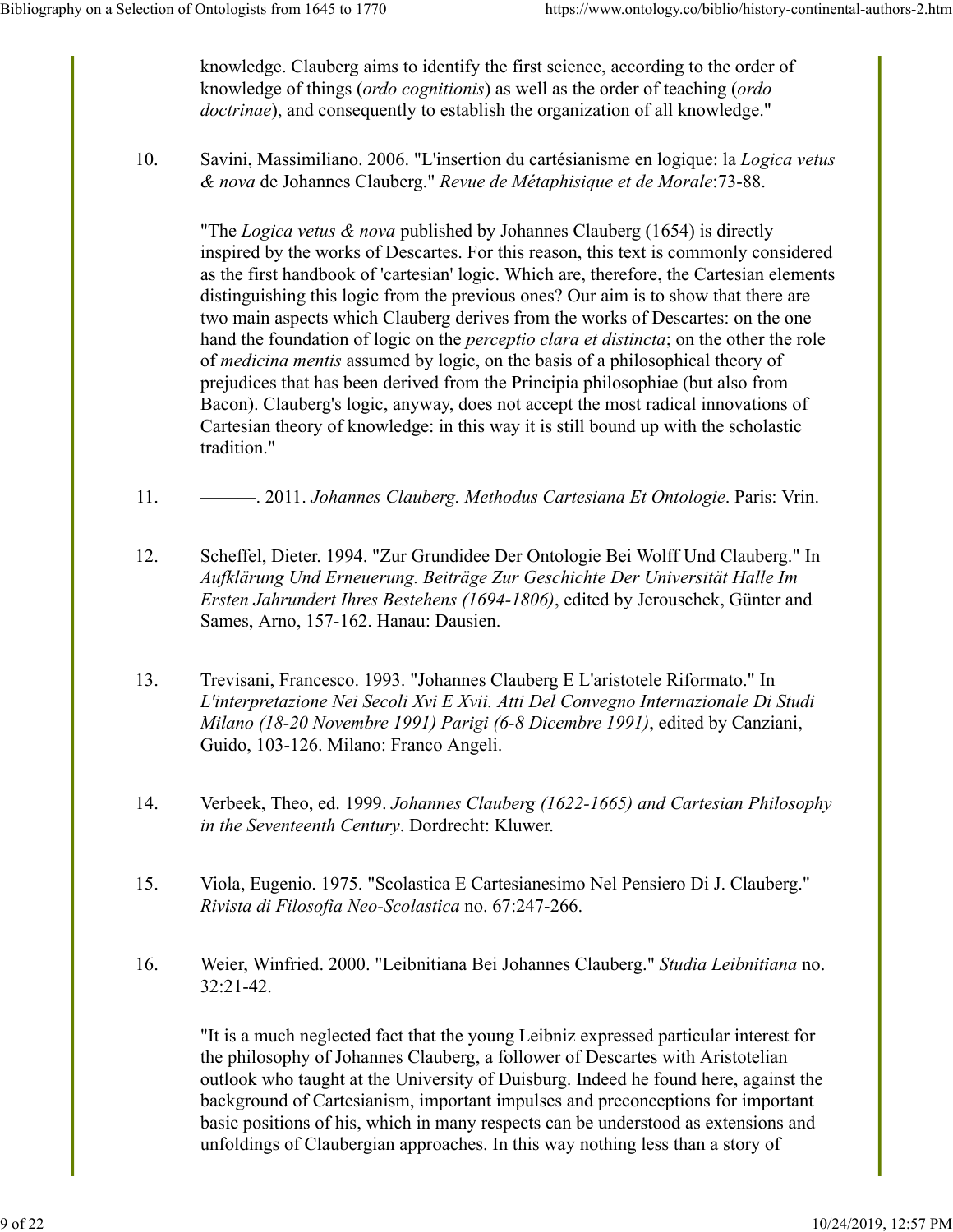creation and development of Leibnizian thought is uncovered, e. g. from the gnoseological (symbolism of ideas; differentiation of nominal and real definitions, truths of reason and fact; the importance of real existence for the coherence of concepts) to the ontological area (the preparation of Leibnizian monadology through the question about the character of being in the innate ideas of Descartes; development of the concept of potency by means of that of facultas to that of virtus, of the *petites perceptions* of Leibniz and accordingly, for the first time in intellectual history, to his basic understanding of the unconscious): Further development of the anthropological question formulation through the idea of pre-established harmony."

**Jakob Thomasius (1622-1684)**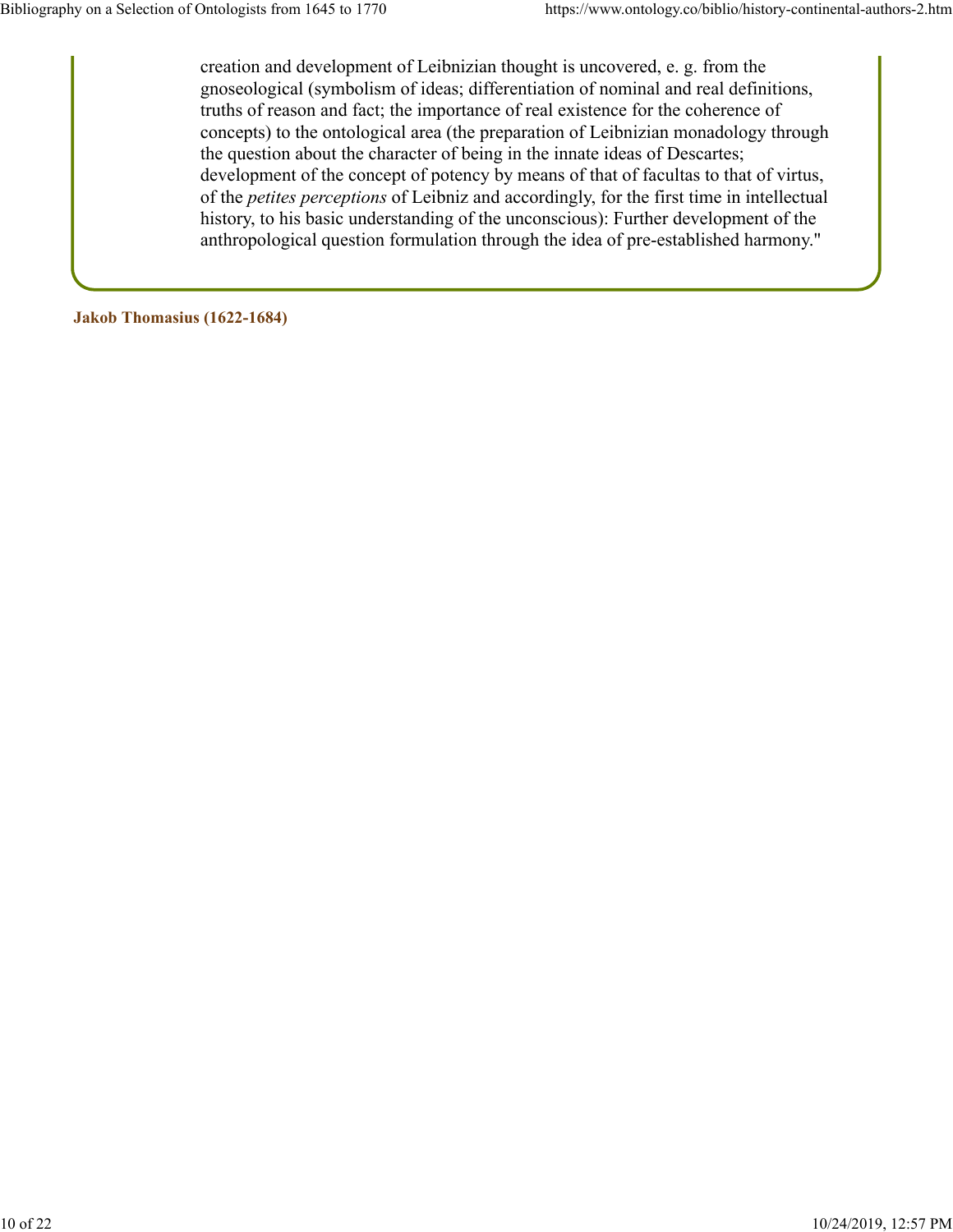| <b>Texts</b>   |                                                                                                                                                                                                                                                                                  |
|----------------|----------------------------------------------------------------------------------------------------------------------------------------------------------------------------------------------------------------------------------------------------------------------------------|
| 1.             | Thomasius, Jakob. 1665. Schediasma Historicum. Leipzig.                                                                                                                                                                                                                          |
| 2.             | Historia Variae Fortunae Quam Methaphysica Experta Est. Leipzig.                                                                                                                                                                                                                 |
|                | Reprint of the second edition (Leipzig 1678) in: J. Thomasius, <i>Gesammelte</i><br>Schriften, Vol. III, edited by Walter Sparn, Hildesheim: Georg Olms, 2003.                                                                                                                   |
| 3.             | - 1670. Erotemata Logica Pro Incipientibus. Accessit Pro Adultis Processus<br>Disputandi. Leipzig.                                                                                                                                                                               |
|                | Reprint of the second edition (Leipzig 1678) in: J. Thomasius, Gesammelte<br>Schriften, Vol. II, edited by Walter Sparn, Hildesheim: Georg Olms, 2003.                                                                                                                           |
| <b>Studies</b> |                                                                                                                                                                                                                                                                                  |
| 1.             | Mercer, Christia. 2004. "Leibniz and His Master: The Correspondence with Jakob<br>Thomasius." In Leibniz and His Correspondents, edited by Lodge, Paul, 10-46.<br>Cambridge: Cambridge University Press.                                                                         |
| 2.             | Micheli, Giuseppe. 1993. "The 'Historia Philosophica' in German Scholastic<br>Thought." In Models of the History of Philosophy. Volume I: From Its Origins in the<br>Renaissance to the 'Historia Philosophica', edited by Santinello, Giovanni, 371-473.<br>New York: Springer. |
|                | On Jakob Thomasius see pp. 409-442 by Giovanni Santinello.                                                                                                                                                                                                                       |
| 3.             | Santinello, Giovanni. 1978. "Jakob Thomasius E Il Medioevo." Medioevo. Rivista di<br>Storia della Filosofia Medievale no. 4:173-216.                                                                                                                                             |
|                | Jean Baptiste Du Hamel (1624-1706)                                                                                                                                                                                                                                               |

**Texts**

1. Du Hamel, Jean-Baptiste. 1678. *Philosophia Vetus Et Nova*. Paris.

Reprint of the 1682 edition: Hildesheim: Georg Olms, 2006. *Tomus prior, qui Logicam, Metaphysicam et Philosophiam moralem complectitur*. *Tomus posterior, qui Physicam generalem et specialem tripartitam complectitur*.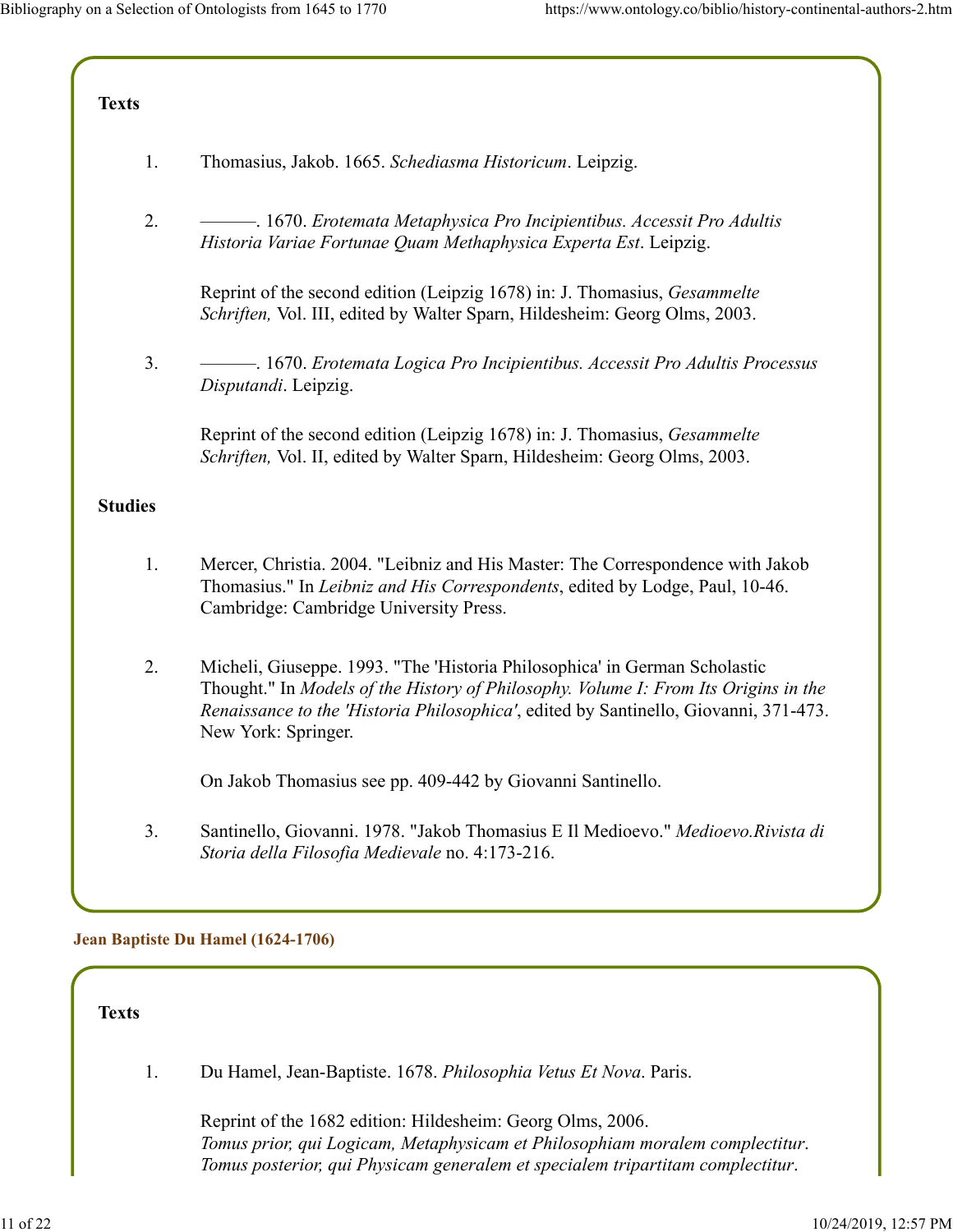## **Studies**

1. Wells, Norman J. 1999. "Jean Du Hamel, the Cartesians and Arnauld on Idea." *Modern Schoolman* no. 76:245-271.

#### **Jean Le Clerc (1657-1736)**

| Texts          |                                                                                                                                                   |
|----------------|---------------------------------------------------------------------------------------------------------------------------------------------------|
| 1.             | Le Clerc, Jean. 1692. Logica: Sive, Ars Ratiocinandi. [and] Ontologia; Sive De Ente<br>in Genere. [And:] Pneumatologia Seu De Spiritibus. London. |
|                | Reprint in: Opera philosophica in quatuor volumina digesta, Vol. I: Logica &<br>Ontologia, Amsterdam, 1704.                                       |
| <b>Studies</b> |                                                                                                                                                   |
| 1.             | Pitassi, Maria Cristina. 1987. Entre Croire Et Savoir: Le Problème De La Méthode<br>Critique Chez Jean Le Clerc. Leiden: Brill.                   |

2. Schuurman, Paul. 2003. "The Empiricist Logic of Ideas of Jean Le Clerc." In *The Early Enlightenment in the Dutch Republic, 1650-1750*, edited by Bunge, Wiep van, 137-153. Leiden: Brill.

Selected papers of a Conference held at the Herzog August Bibliothek, Wolfenbüttel 22-23 march 2001.

3. ———. 2003. *Ideas, Mental Faculties and Method. The Logic of Ideas of Descartes and Locke and Its Reception in the Dutch Republic, 1630-1750*. Leiden: Brill.

See the chapter V: *Jean le Clerc: Lockean empiricism in textbook format (1692),* pp. 70-88.

#### **Johann Franz Budde (Buddeus) (1667-1729)**

#### **Texts**

1. Budde, Johann Franz. 1703. *Elementa Philosophiae Instrumentalis, Seu Institutionum Philosophiae Eclecticae. Tomus Primus*. Halle.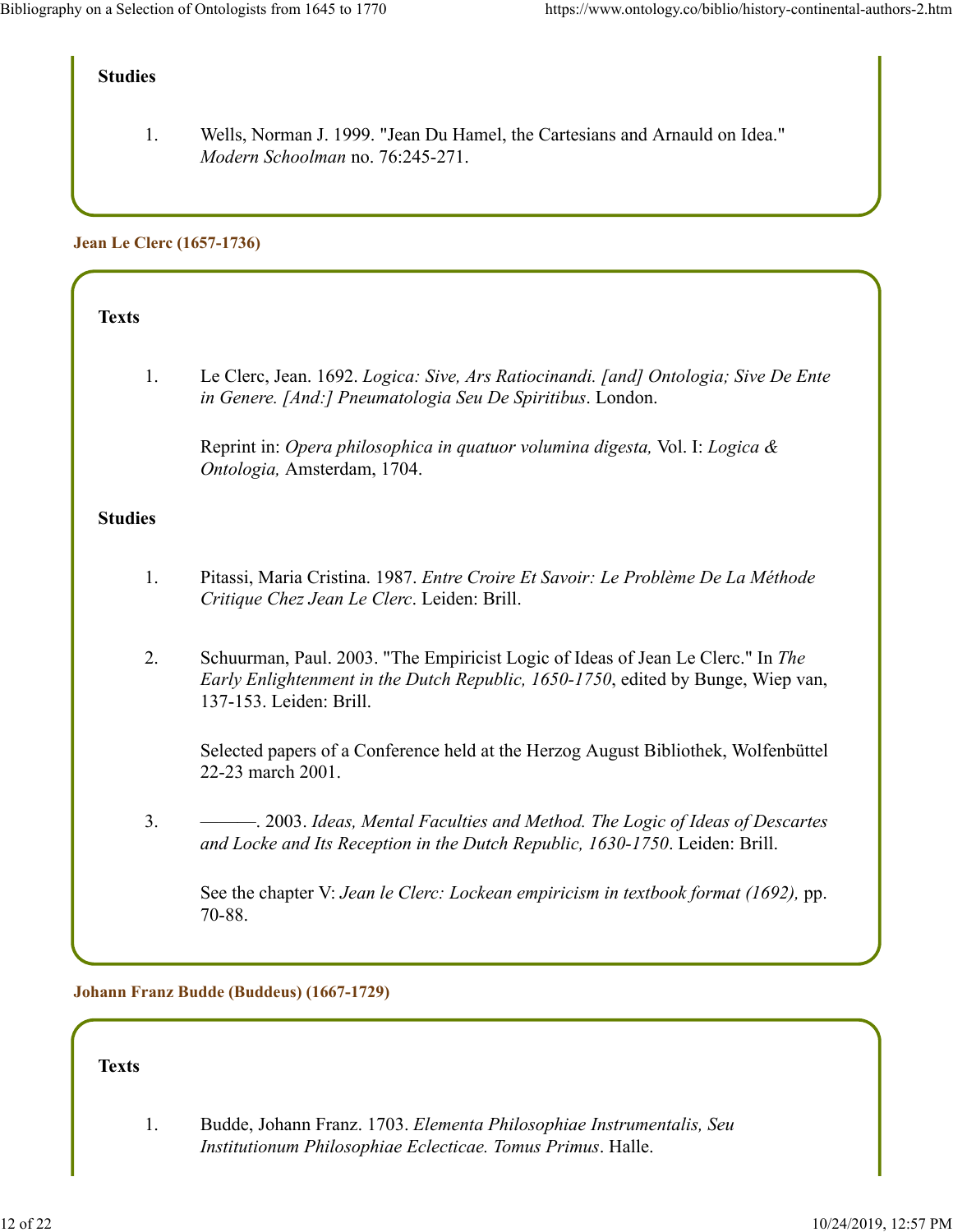Reprint in: *Gesammelte Schriften* - Vol. I - Hildesheim, Georg Olms, 2006.

2. ———. 1703. *Elementa Philosophiae Theoreticae Seu Institutionum Philosophiae Eclecticae. Tomus Secundus*. Halle.

Reprint in: *Gesammelte Schriften* - Vol. II - Hildesheim, Georg Olms, 2003.

3. ———. 1727. *Isagoge Historico-Theologica Ad Theologiam Universam Singulasque Eius Partes*. Leipzig.

Reprint in the VIII volume of his *Gesammelte Schriften,* edited and with a preface by Leonhard Hell, Hildesheim: Georg Olms, 1999.

## **Studies**

1. Fabbianelli, Faustino. 2003. "Leibniz, Budde Et Wolff. Trois Modèles De Théodicée." *Revue Philosophique de la France et de l'Étranger* no. 128:293-396.

"The paper deals with the limitations of creatures, namely, more precisely the relationship between man and God amid a universe wanted by the latter. It studies the several attempts by Leibniz, Budde and then Wolff to reconcile human freedom and divine nature. Several axes of analysis are to be set in order to wander along the several patterns of those three authors, i.e. the one which traditionally opposed voluntarism to rationalism and should be contrasted as well as the one which opposes anthropology and theology."

2. Masi, Serenella. 1977. "Eclettismo E Storia Della Filosofia in Johann Franz Budde." *Memorie della Accademia delle Scienze di Torino*:164-212.

Classe di scienze morali, storiche e filologiche. Serie V. Vol. I.

3. Sparn, Walter. 2006. "Einleitung." In *Elementa Philosophiae Instrumentalis, Seu Institutionum Philosophiae Eclecticae. Tomus Primus*, I-LXII. Hildesheim: Gorg Olms.

Johann Franz Budde, *Gesammelte Schriften,* Vol. I, Hildesheim: Georg Olms, 2006.

4. Wundt, Max. 1945. *Die Deutsche Schulphilosophie Im Zeitalter Der Aufklärung*. Tübingen: Mohr.

On Budde see pp. 63-75.

## **Alexander Gottlieb Baumgarten (1714-1762)**

"Baumgarten's basic argument for the existence of a special faculty of sensitive cognition leads back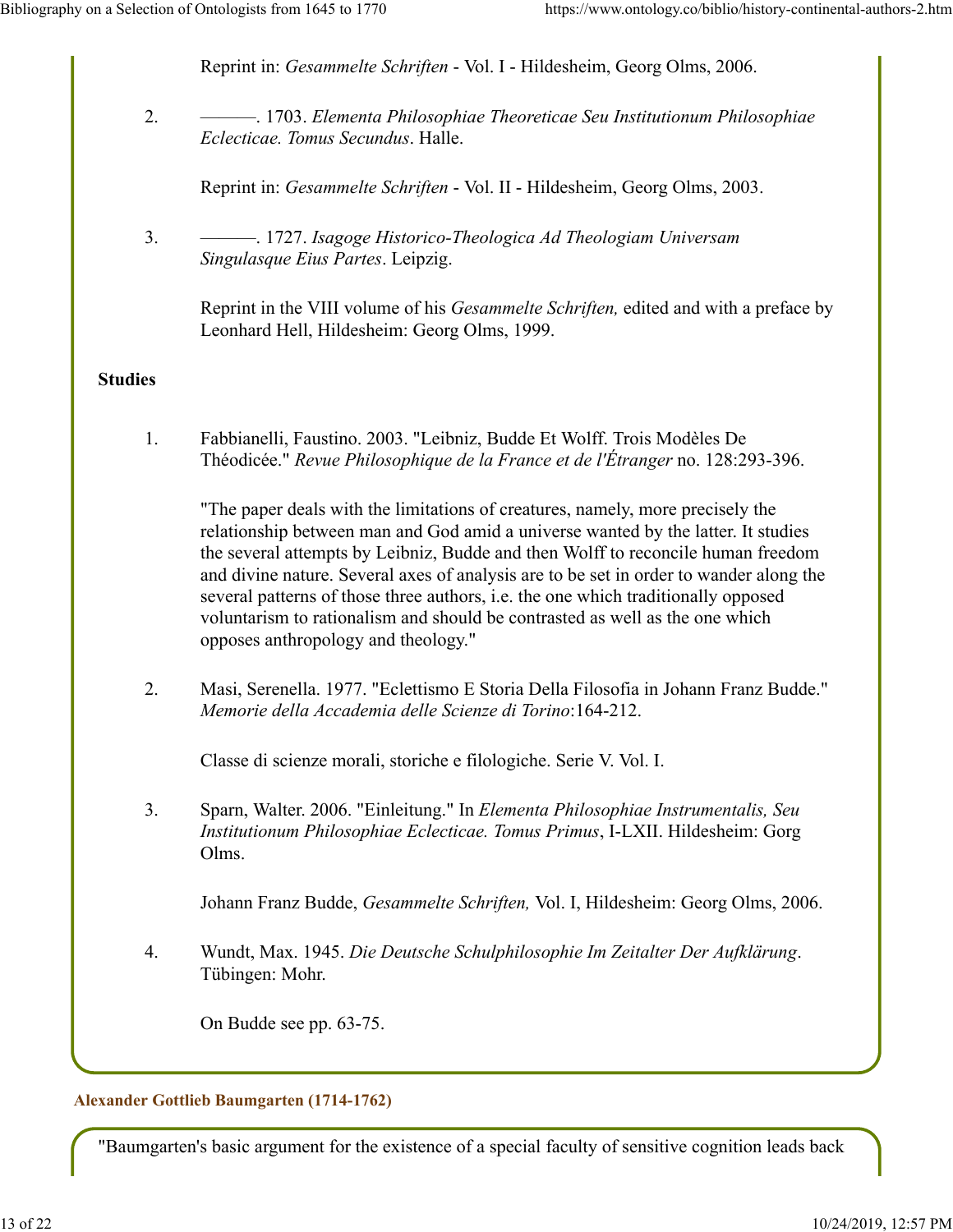to the core of his metaphysics. To be aware of the material perfection of the world from a finite point of view is, he held, possible only in a sensitive way that is not overwhelmed by abstractive concepts of the intellect. For Baumgarten, beauty is the observable phenomenon representing this material perfection, and the finite created mind is able to gain consciousness of it because of its original disposition to represent the reality and order of the world by clear but confused perceptions. Baumgarten elaborates a set of conditions for the 'art of thinking beautifully' (*ars pulchre cogitandi* ). He hereby relies on the doctrines of 'special metaphysics': cosmology, psychology, and the discipline yielding the ultimate ground of the relation between these, namely natural theology. In his account of metaphysics Baumgarten in general follows Wolff. The first main part is 'ontology' or 'general metaphysics'. This sets out the 'predicates of being'. Baumgarten interprets the principle of contradiction in a way which yields the basic ontological concept 'something' or simply 'thing' (ens): what is not 'A and not-A', i.e. 'nothing' (*nihil* ), is 'something' (*non-nihil* ). The universal connection of all things is governed by the principle of *ratio* and *rationatum* : whatsoever B exist, is founded in something other A, and at the same time there is something other C which is founded in B. The further universal predicates are *unum*, *ordo*, *verum*, and *perfectum*, traditionally called the 'transcendental' predicates of being.

Baumgarten's ontology manifests much sophistication. Yet there are profound difficulties which cannot be ignored. How, for example, can the universal predicates be compatible with each member of such disjunctive predicates as: necessary/contingent; changeable/unchangeable; real/unreal; singular/universal; total/partial; finite/infinite; simple/composed; substance/accidence? The universal and disjunctive predicates constitute the internal determination of the *ens qua ens* . They differ altogether from such external (or 'relative') predicates as: similar and diverse, simultaneous, successive, cause and caused, etc. The ontological predicates then furnish the basic material for most of the arguments of special metaphysics. In two points Baumgarten proves especially his independence from Wolff: in his doctrine of monads as immaterial, inextended substances; and in his doctrine of pre-established harmony in the absence of *influxus physicus* . He herewith reinstitutes the genuine ideas of Leibniz, more than any other of the Wolffians."

From: *Baumgarten, Alexander Gottlieb* by Kalus E. Kaehler - in: *Handbook of Metaphysics and Ontology* - Edited by Barry Smith Barry and Hans Burkhardt. Munich: Philosophia Verlag 1991, pp. 77-78.

# **Texts**

1. Baumgarten, Alexander Gottlieb. 1739. *Metaphysica*. Halle.

Reprint of the Seventh edition (1779): Hildesheim, Georg Olms, 1969. English translation by Courtney D. Fugate and John Hymers: *Metaphysics. A Critical Translation with Kant's Elucidations, Selected Notes, and Related Materials*, New York: Bloomsbury Academic, 2013.

2. ———. 1770. *Philosophia Generalis. Edidit Cum Dissertatione Prooemiali De Dubitatione Et Certitudine Johann Christian Foerster*. Halle.

Reprint: Hildesheim, Georg Olms, 1968.

3. ———. 1998. *Die Vorreden Zur Metaphysik*. Frankfurt: Klostermann.

Introduction to the First (1739), Second (1742) and Third (1749) editions of the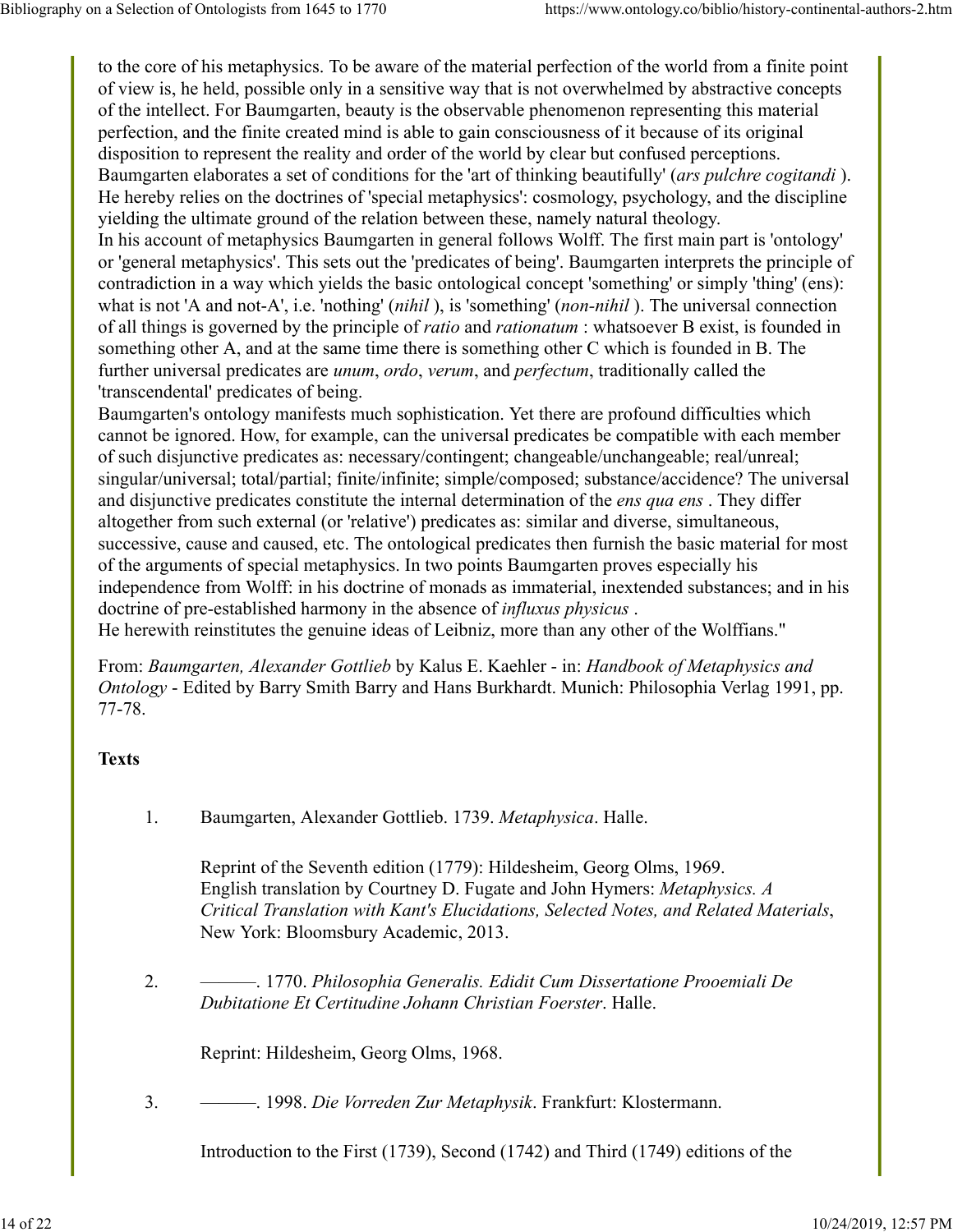*Metaphysica* edited, translated in German and annotated by Ursula Niggli.

## **Studies**

- 1. Casula, Mario. 1973. *La Metafisica Di A. G. Baumgarten*. Milano: Mursia.
- 2. ———. 1979. "A. G. Baumgarten Entre G. W. Leibniz Et Chr. Wolff." *Archives de Philosophie* no. 42:547-574.

"Historically Wolff recedes from Leibniz while Baumgarten, coming nearer to Leibniz, recedes from Wolff. If they are compared on two major issues: monadology and preestablished harmony, together with the principle of sufficient reason, concept of substance as force, concept of individual substance, it appears (as in our work on Baumgarten's metaphysics) that Baumgarten is more Leibnizian than Wolff. His metaphysics is the first Leibnizian-Wolffian philosophy; he assumes and develops, with the methodology of Wolff, the philosophy of Leibniz."

- 3. Pimpinella, Pietro. 2001. "*Cognitio Intuitiva* in Wolff E Baumgarten." In *Vernunfkritik Und Aufklärung. Studien Zur Philosophie Kants Und Seines Jahrunderts. Norbert Hinske Zum Siebzigsten Geburstag*, edited by Oberhausen, Michael, Delfosse, Heinrich and Pozzo, Riccardo, 265-294. Stuttgart: Frommann-Holzboog.
- 4. Tonelli, Giorgio. 1975. "Casula on Baumgarten's Metaphysics." *Kantstudien* no. 66:242-243.

Review of Mario Casula (1973).

#### **Christian August Crusius (1715-1775)**

"Crusius, in his *Entwurf der nothwendigen Vernunftwahrheiten* (*Sketch of necessary rational truths*; Leipzig, 1745), divided metaphysics into ontology, theology, cosmology, and pneumatology, in explicit opposition to Wolff's ordering of the metaphysical sciences.

Ontology begins, not with first principles, but with the notion of a thing in general, directly connected with the notion of a "really given thing'. Only after introducing these notions did Crusius discuss essence, existence, and causality. Crusius regarded existence as indefinable and as a primary notion arising from sensation.

In his discussion of causality, Crusius expounded a principle of determining reason, his version of Gottfried Wilhelm Leibniz's principle of sufficient reason. Crusius held, against Wolff, that a sufficient reason suffices only for free actions insofar as they are free. Rational truths and natural events not depending on free causes need a more cogent foundation, a determining reason. This principle does not derive from the principle of identity, but rather from what we must conceive or what we cannot conceive as united or separate, and thus from a new case of the principle of *cogitabilitas.* Crusius, aiming at a sharper distinction between mechanism and free actions, held that the real nature of causality is unknown and that our knowledge of causal connections is based on the constant conjunction of two events in experience. This, of course, cleared the path for the members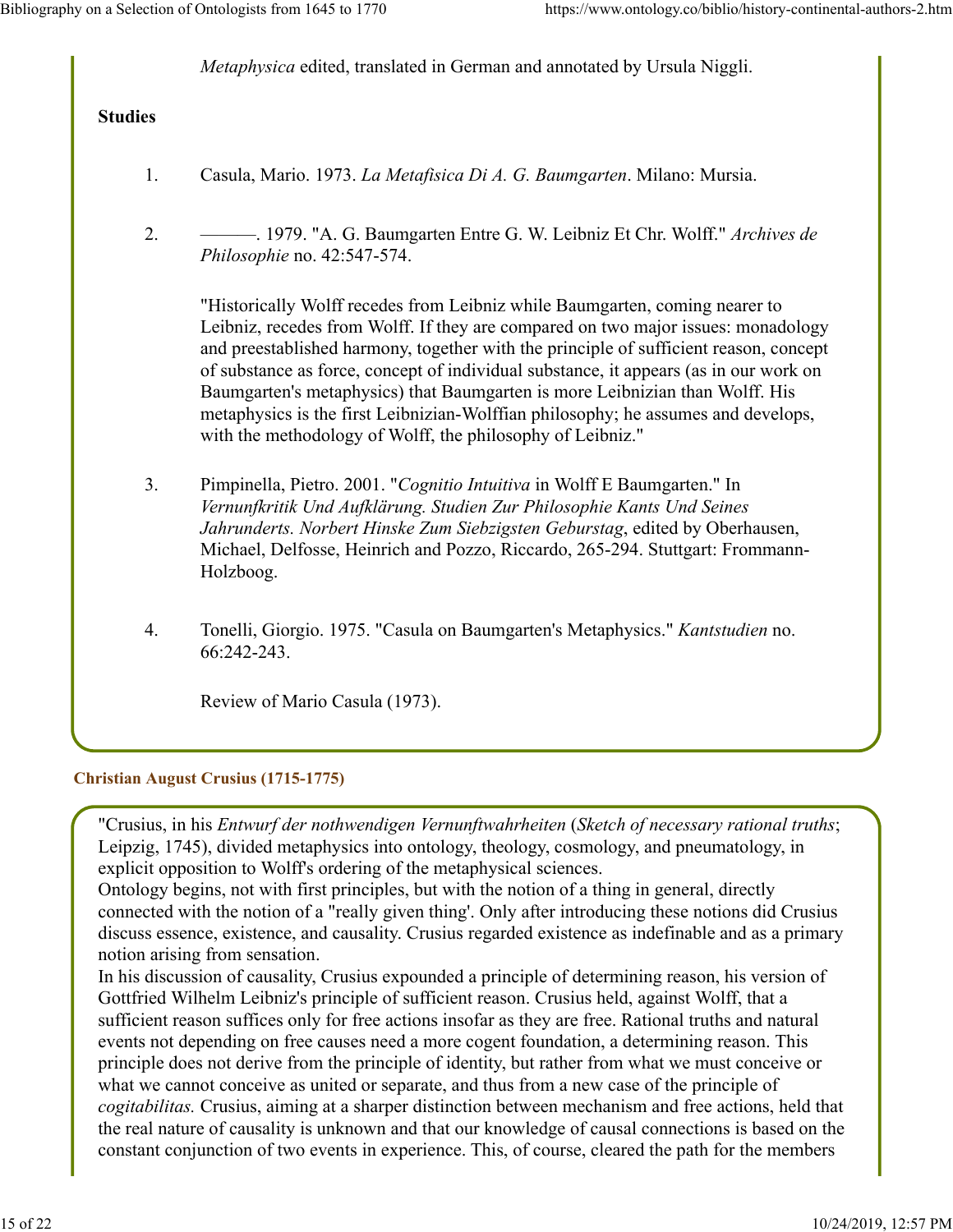of his school to accept the Humean critique of the causal connection.

Crusius's ontology reveals a general characteristic of his metaphysics. His was not a monolithic system beginning with a single principle and deducing from it all subsequent notions and propositions, as was Wolff's. Rather, it was founded both on several independent principles and on a multitude of elementary notions that could be defined only by an appeal to reality (by their concrete representation)--notions such as existence, space, time, and force; or, in psychology, the particular powers of the soul, some mental faculties, and pleasure and pain. Through Hoffman Crusius derived this view from Locke's doctrine of simple ideas, but he supposed that the number of elementary notions (which he once called categories) could be infinite."

From: Giorgio Tonelli - Crusius, Christian August. In *The Encyclopedia of Philosophy.* Edited by Edwards Paul. New York: Macmillan 1967. Vol 2, pp. 268-271.

### **Texts**

1. Crusius, Christian August. 1964. *Die Philosophische Hauptwerke*. Hildesheim: Georg Olms.

The main philosophical works, edited by Giorgio Tonelli in 4 volumes.

2. ———. 1964. *Entwurf Der Nothwendigen Vernunft-Wahrheiten, Wiefern Sie Den Zufällligen Entgegen Gesetzt Werden*. Hildesheim: Georg Olms.

Vol. 2: *Sketch of the necessary truths of reason, insofar as they are opposed to contingent truths*. Reprint of the edition published at Leipzig in 1775, (948 pages) [The metaphysical work].

3. ———. 1965. *Weg Zur Gewissheit Und Zuverlässigkeit Der Menschlichen Erkenntnis*. Hildesheim: Georg Olms.

Vol. 3: *The way to the certainty and dependability of human knowledge*. Reprint of the edition published at Leipzig in 1747, (1132 pages) [The logical work].

4. ———. 1969. *Anweisung Vernunftig Zu Leben: Darinnen Nach Erklarung Der Natur Des Menschlichen Willens Die Naturlichen Pflichten Und Allgemeinen Klugsheitslehren Im Richtigen Zusammenhange Vorgetragen Werden*. Hildesheim: Goerg Olms.

Vol. 1: *Guide to rational living*. Reprint of the edition published at Leipzig in 1744, with an introduction by Giorgio Tonelli (LXIV, 886 pages) [The ethical work].

5. ———. 1987. *Kleinere Philosophische Schriften*. Hildesheim: Georg Olms.

Vol. 4.1: *Minor philosophical writings*. Reprint of the edition published at Leipzig in 1749, (Edited by Sonia Carboncini and Reinhard Finster, with an introduction by Sonia Carboncini, XXXVI, 695 pages).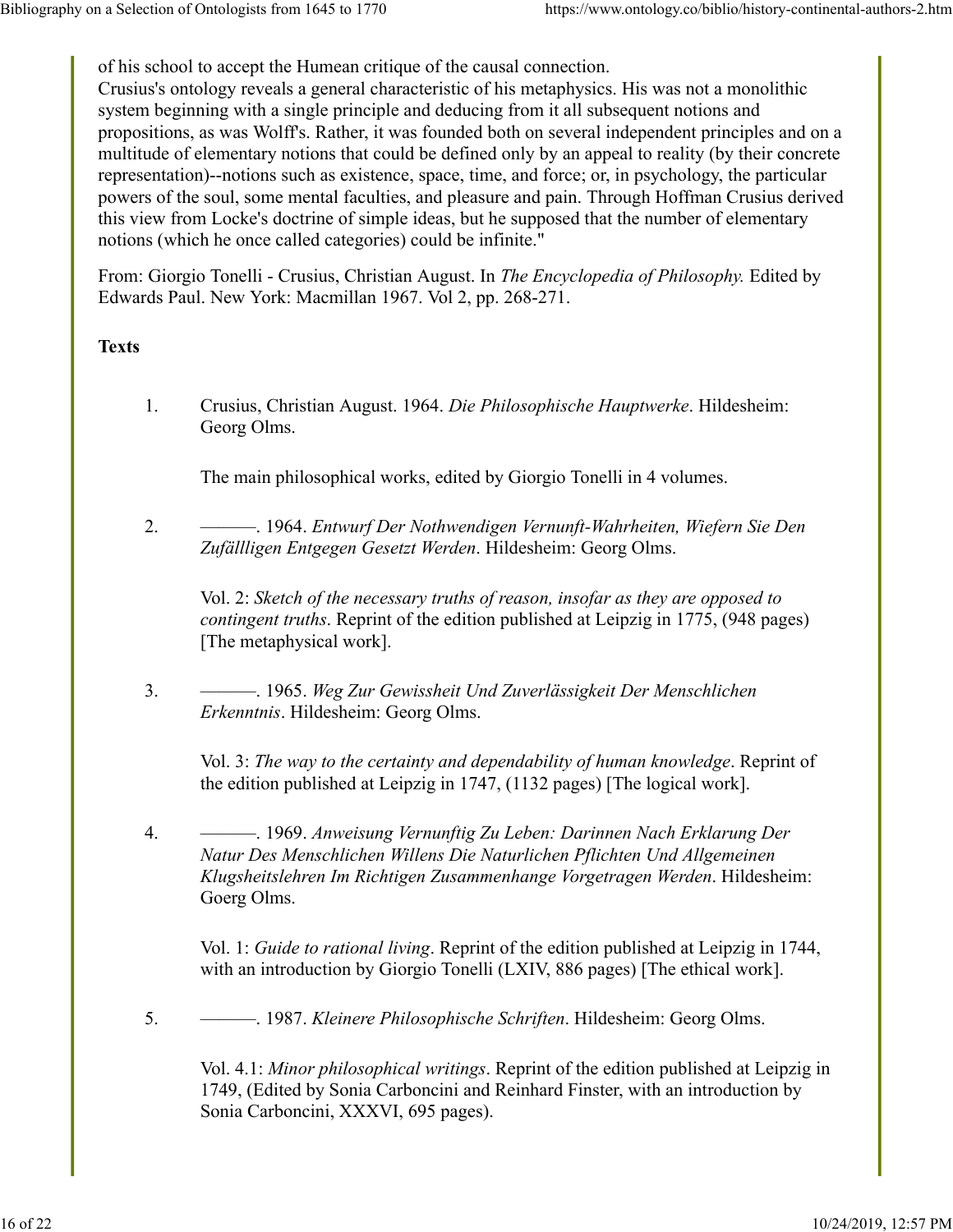## **Studies**

1. Beck, Lewis White. 1969. *Early German Philosophy. Kant and His Predecessors*. Cambridge: Belknap Press.

Chapter XVI: *On the threshold of the critical philosophy. Crusius* pp. 394-402.

2. Carboncini, Sonia. 1986. "Christian August Crusius Und Die Leibniz-Wolffsche Philosophie." In *Beiträge Zur Wirkungs- Und Rezeptionsgeschichte Von Gottfried Wilhelm Leibniz*, edited by Heinekamp, Albert, 110-125. Stuttgart: Franz Steiner.

Studia Leibnitiana vol. 26.

- 3. Fabbianelli, Faustino. 2004. "Christian August Crusius: I Presupposti Metafisici." *Rivista di Storia della Filosofia* no. 59:737-744.
- 4. Heimsoeth, Heinz. 1956. "Metaphysik Und Kritik Bei Chr. A. Crusius. Ein Beitrag Zur Ontologischen Vorgeschichte Der Kritik Der Reinen Vernunft Im 18. Jahrhundert." In *Studien Zur Philosophie Immanuel Kants. Metaphysische Ursprünge Und Ontologische Grundlagen*, 125-188. Köln: Kölner Universitätsverlag.

Originally published in 1926.

5. Koriako, Darius. 1999. "Crusius Über Unmöglichkeit Einer Letztbegründung Der Logik." *Studia Leibnitiana.Zeitschrift für Geschichte der Philosophie und der Wissenschaften* no. 31:99-108.

"In this paper we examine some passages of a logical treatise by Christian August Crusius. It seems that Crusius anticipated what might be called the circle of deduction, first discussed by Lewis Carroll.

The question now emerges: why was it possible for Crusius to have deeper logical insights than his contemporaries, given that he was not a brilliant logician? The answer here proposed traces these insights back to his very peculiar philosophical premisses, which have been important for Kant's development in his early career."

- 6. Krieger, Martin. 1993. *Geist, Welt Und Gott Bei Christian August Crusius. Erkenntnistheoretisch-Psychologische Perspektiven Im Kontrast Zum Wolffschen System*. Würzburg: Königshausen & Neumann.
- 7. Tonelli, Giorgio. 1967. "Crusius, Christian August." In *The Encyclopedia of Philosophy*, edited by Paul, Edwards, Vol. 2, 268-271. New York: Macmillan.

Vol. 2.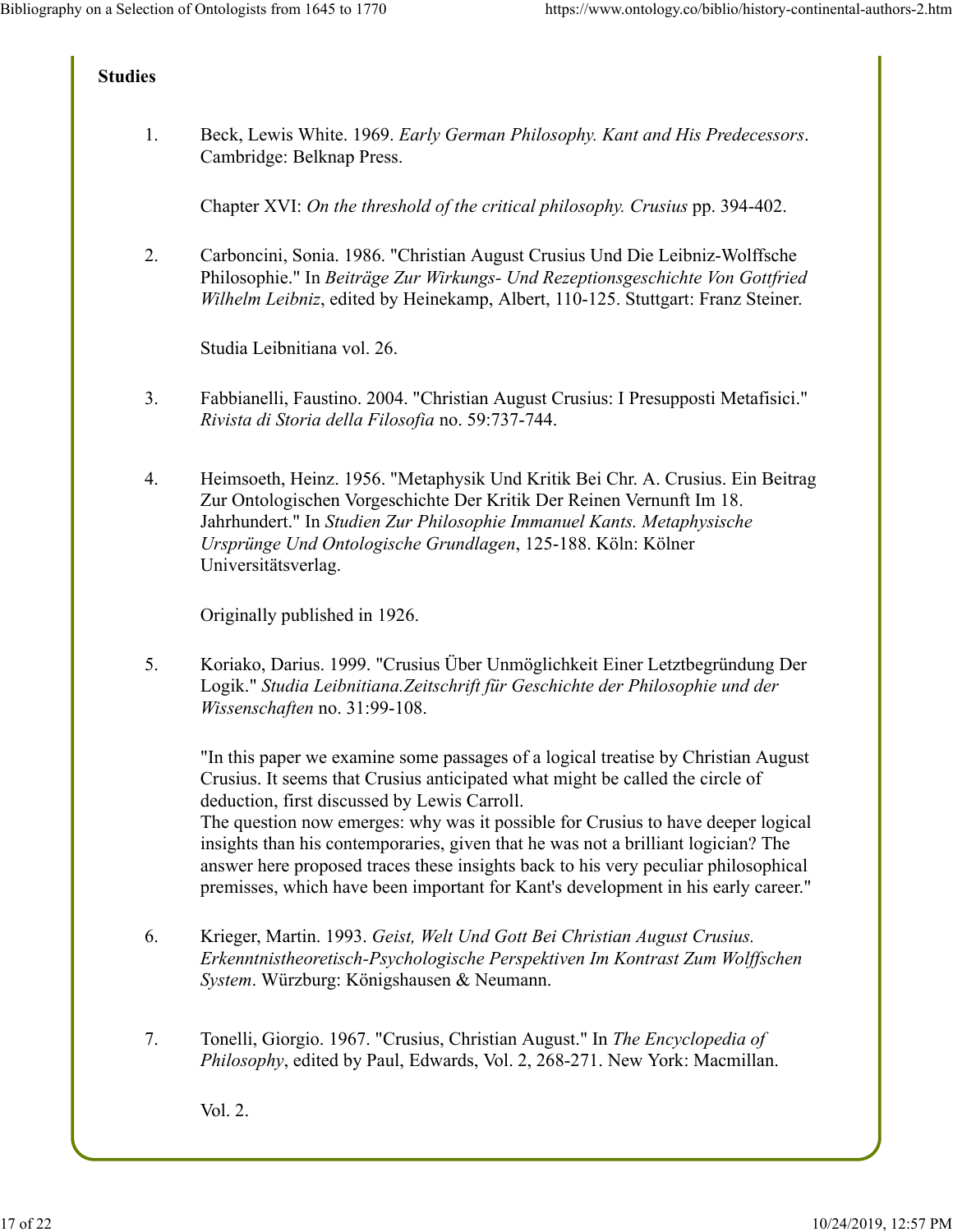### **Johann Heinrich Lambert (1728-1777)**

"A. Simple concepts. Simple, or fundamental, concepts (*Grundbegriffe*) are a subclass of empirical concepts (*Erfahrungsbegriffe*) and must be found by the Lockean method of collecting and inspecting (*Musterung*) examples. But whereas empirical concepts may be erroneous (i.e., may have no object corresponding to them) and give only a mere delusory appearance of things, the fundamental concepts are derived from the experience of the *sensu interno* and must be granted even by the skeptic (the solipsist, *der Egoist*) who denies the existence of everything except himself and his experience.(45) The simple concepts can only be ostensively defined, not nominally. They can appear as predicates in a judgment whose subject is a complex empirical concept; but in this case the subject can be analyzed into simple concepts, and the original judgment will thereby be resolved into tautologies ("white is white"), simple negative propositions like Locke's intuited disagreements of ideas ("white is not black"), or relational propositions (such as "space has length, breadth, and height" or "motion has velocity and direction") .(46)

B. Combinations of simple concepts. Our knowledge of such propositions is a priori, for though experience is necessary if we are to have the concepts, we do not have to experience their combinations to see the truth of the propositions.(47) The various sciences are based upon some of the simple concepts (for example, geometry on that of space, chronometry on that of time, phoronomy on space and time, "agathology" on the concept of good), and Lambert builds up large and elaborate tables showing what simple concepts are involved in each of the branches of science and philosophy.(48)

But while Lambert is clear in his theory of simple concepts, his theory of their combination is no more satisfactory than that of Crusius. Lambert uses a weaker form of Crusius' criterion of what can or cannot be thought together, calling it the criterion of "thinkability" (*Gedenkbarkeit*). But while thinkability is a test for a concept, something stronger is needed as a test for judgment; "not to be thought apart," or "must be thought together" as Crusius would say, are needed. This criterion of thinkability, or inseparability, applies to propositions whose predicate is included in the subject, as Leibniz thought; but obviously it will not work for that reason on propositions connecting simple subjects and predicates. Lambert sometimes appeals to the law of contradiction, which in turn is based upon the incredibility (*nicht-glauben-lassen*) of contradictions(49) and sometimes to the mere possibility of thinking a combination of ideas under maxim that "cogitabile is equal to possibile."(50) But if Gedenkbarkeit is too weak a test, the law of contradiction is too stringent, and Lambert must rightly confess that the "fons possibilitatis duos ideas combinandi has not been fully discovered."(51) It was to remain hidden until Kant clearly distinguished the synthetic a priori from the analytic; and to explain the kind of combinations Lambert and Crusius were concerned with required the whole labor of the *Critique of Pure Reason*.

The total system of all the simple concepts and their permissible combinations constitutes what Lambert calls the realm of truth.(52) It is equally the object of logic (i.e., the science of reason, *Vernunftlehre*) and ontology, which is therefore completely a priori, since it deals with objects only insofar as they are possible. Still, Lambert does not wish the realm of truth to be defined solely in formal terms as a set of non-contradictory propositions having simple concepts as their subjects. He speaks rather of a harmony(53) reigning in the realm of truth. Harmony is what later in the history of philosophy will be called "coherence." Each proposition in the system is not only consistent with all the others, but harmonizes with it in some more intimate fashion, supporting and being supported by all the others. Every erroneous proposition can be discovered by a stepwise process *(Schritt für Schritt,* as Lambert liked to say) of testing it against each of the others; but since every proposition is ultimately reducible to simple concepts which are always logically true, every error contains some truth which we are to discover by analysis. The most harmonious system is, by definition, the logically true system: wholly unified, with no contingencies, and completely comprehensive. Any lacuna is a warning, and any dissonance a sign of error.(54)"

(45) *Criterium veritatis* §§ 45, 80; *Methode*, Notanda § 14 and §5 36; *Neues Organon* I, §§ 653-656.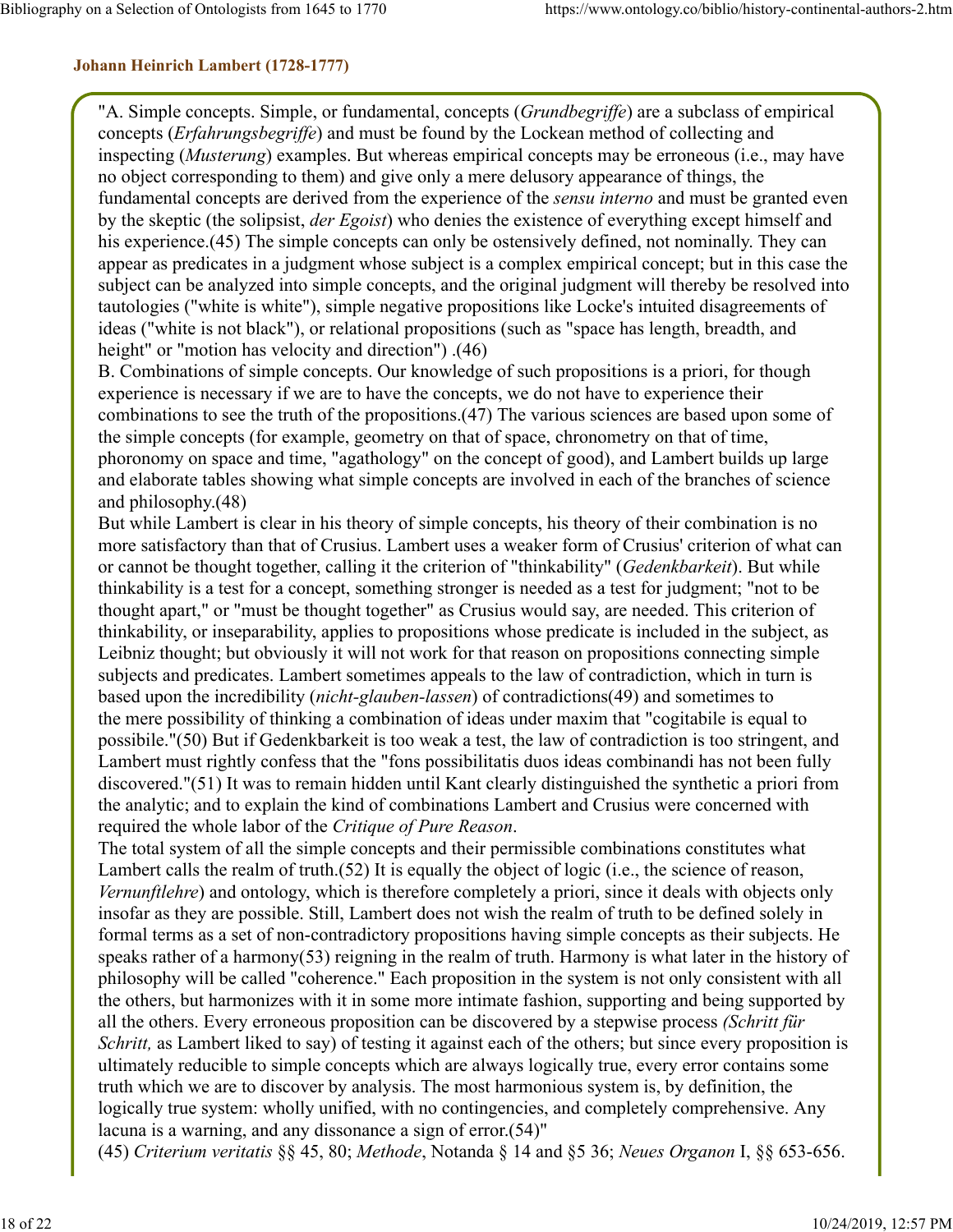(46) N *eues Organon* I §§ 656, 659; II,, §§ 32, 33, 72, 73. (47) Ibid., I, §§ 634-644, 656-657. (48) "Table of the simple conceptual correlates of fundamental disciplines,"*Architektonic* § 53. (49) *Neues Organon*, II, § 162; *Architektonic,* 5 273. (5o) *Methode*, Notanda 5 19, A. (51) Ibid., p, (52) *Architektonic* §§ 229, 231, 273; *Methode*, §§ 23-25; but the term is not used in the *Criterium veritatis*. (53) Compare Neues Organon I S§662 and II §§ 160-161 with II, § 180. (54) Ibid., II, §§ 191-240.

From: Beck Lewis White. *Early German Philosophy. Kant and his Predecessors.* Cambridge: Belknap Press 1969, pp. 406-407.

### **Texts**

1. Lambert, Johann Heinrich. 1764. *Neues Organon*. Leipzig.

Anastatic reprint by H.-W. Arndt in *Philosophische Schriften* voll. 1-2. Italian translation by Raffaele Ciafardone: *Nuovo organo*, Bari: Laterza 1977. English translation of selected passages in: Eric Watkins, *Kant's Critique of Pure rason, Background Source Materials*, Cambridge, Cambridge University Press, 2009, pp. 257-274.

The work is divide in four parts: I. *Dianoiology*, the laws of thought; II. *Alethiology*, the doctrine of truth; III. *Semiotic*, the doctrine of signs; 4. *Phenomenology*, the doctrine of appearances.

2. ———. 1771. *Anlage Zur Architektonik Oder Theorie Des Einfachen Und Ersten in Der Philosophischen Und Mathematischen Erkenntniss*. Riga.

Anastatic reprint by H.-W. Arndt in *Philosophische Schriften* voll. 3-4. Italian translation by Raffaele Ciafardone: *Disegno dell'architettonica, o teoria del semplice e del primo nella conoscenza filosofica e nella conoscenza matematica*, Napoli: Ortothes, 2012.

3. ———. 1915. "Abhandlung Vom Criterium Veritatis (1761)." *Kant-Studien* no. 36:7-64.

First postumhous edition by Karl Bopp; partial English translation in: Eric Watkins, *Kant's Critique of Pure rason, Background Source Materials*, Cambridge, Cambridge University Press, 2009, pp. 233-257.

4. ———. 1918. "Über Die Methode, Die Metaphysik, Theologie Und Moral Richtiger Zu Beweisen (1762)." *Kant-Studien* no. 42:1-36.

First postumhous edition by Karl Bopp.

5. ———. 1965. *Philosophische Schriften*. Hildesheim: Georg Olms.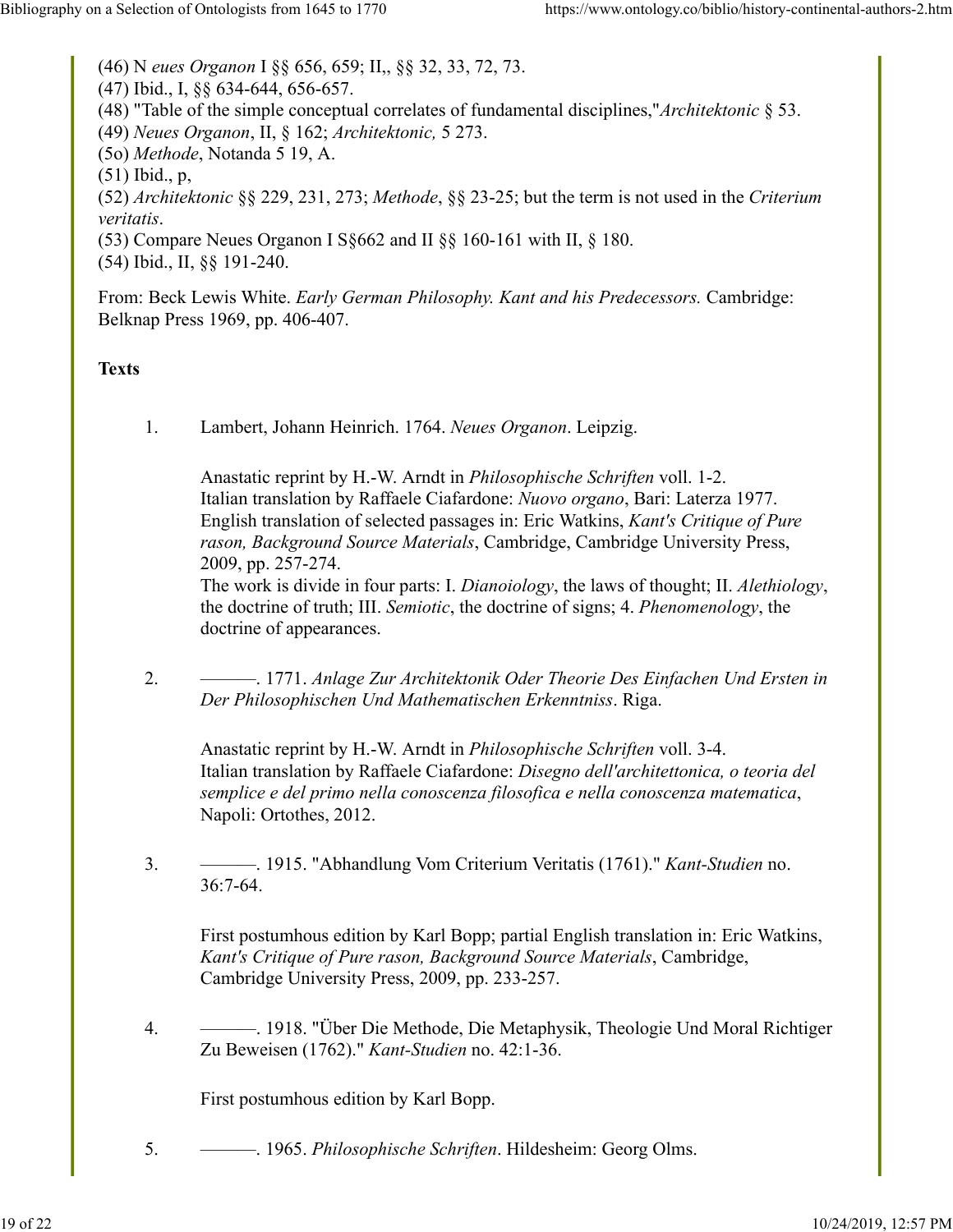Anastatic reprint of the editions Leipzig, 1764 (v. I-II); Riga, 1771 (v. III-IV); Berlin 1782-87 (v. VI-VII, IX) by Hans-Werner Arndt; v. X: *Entwürfe und Rezensionen aus dem Nachlaß* (in three tomes, with an Introduction by A. Emmel and A. Spree, edited by Lothar Kreimendahl, 2008.

## **Studies**

- 1. *Colloque International Et Interdisciplinaire Jean-Henri Lambert, Mulhouse, 26-30 Septembre 1977*. 1979. Paris: Ophrys.
- 2. Basso, Paola. 1999. *Filosofia E Geometria. Lambert Interprete Di Euclide*. Firenze: La Nuova Italia.
- 3. Bokhove, Niels W. 1991. *'Phänomenologie': Ursprung Und Hintergrund Des Terminus Im 18. Jahrhundert*, University of Utrecht.

Distributed by Scientia Verlag (Aalen), 1992.

Review by Ignacio Angelelli, *Review of Metaphysics,* 47 (1993) pp. 360-62. The Third Part is dedicated to the "Development of the term 'phenomenology' in the Eighteenth century" through the detailed study of four authors: Friedrich Christoph Oetinger (1702-1782), Lambert (pp. 191-231), Kant, and John Robison (1739-1805).

- 4. Ciafardone, Raffaele. 1975. *J. H. Lambert E La Fondazione Scientifica Della Filosofia*. Urbino: Argalia.
- 5. Debru, Claude. 1977. *Analyse Et Représentation. De La Méthodologie À La Théorie De L'espace: Kant Et Lambert*. Paris: Vrin.
- 6. Laywine, Alison. 2010. "Kant and Lambert on Geometrical Postulates in the Reform of Metaphysics." In *Discourse on a New Method. Reinvigorating the Marriage of History and Philosophy of Science*, edited by May, Domski and Michael, Dickson, 113-133. Chicago: Open Court.
- 7. Preite, Maria dello. 1979. *L'immagine Scientifica Del Mondo Di Johann Heinrich Lambert. Razionalità Ed Esperienza*. Bari: Dedalo.
- 8. Schiewer Gesine, Lenoire. 1996. *Cognitio Symbolica. Lamberts Semiotische Wissenschaft Und Ihre Diskussion Bei Herder, Jean-Paul Und Novalis*. Tübingen: Niemeyer.
- 9. Todesco, Fabio. 1987. *Riforma Della Metafisica E Sapere Scientifico. Saggio Su J. H. Lambert (1728-1777)*. Milano: Franco Angeli.

Bibliografia lambertiana (1944-1987): pp. 257-326.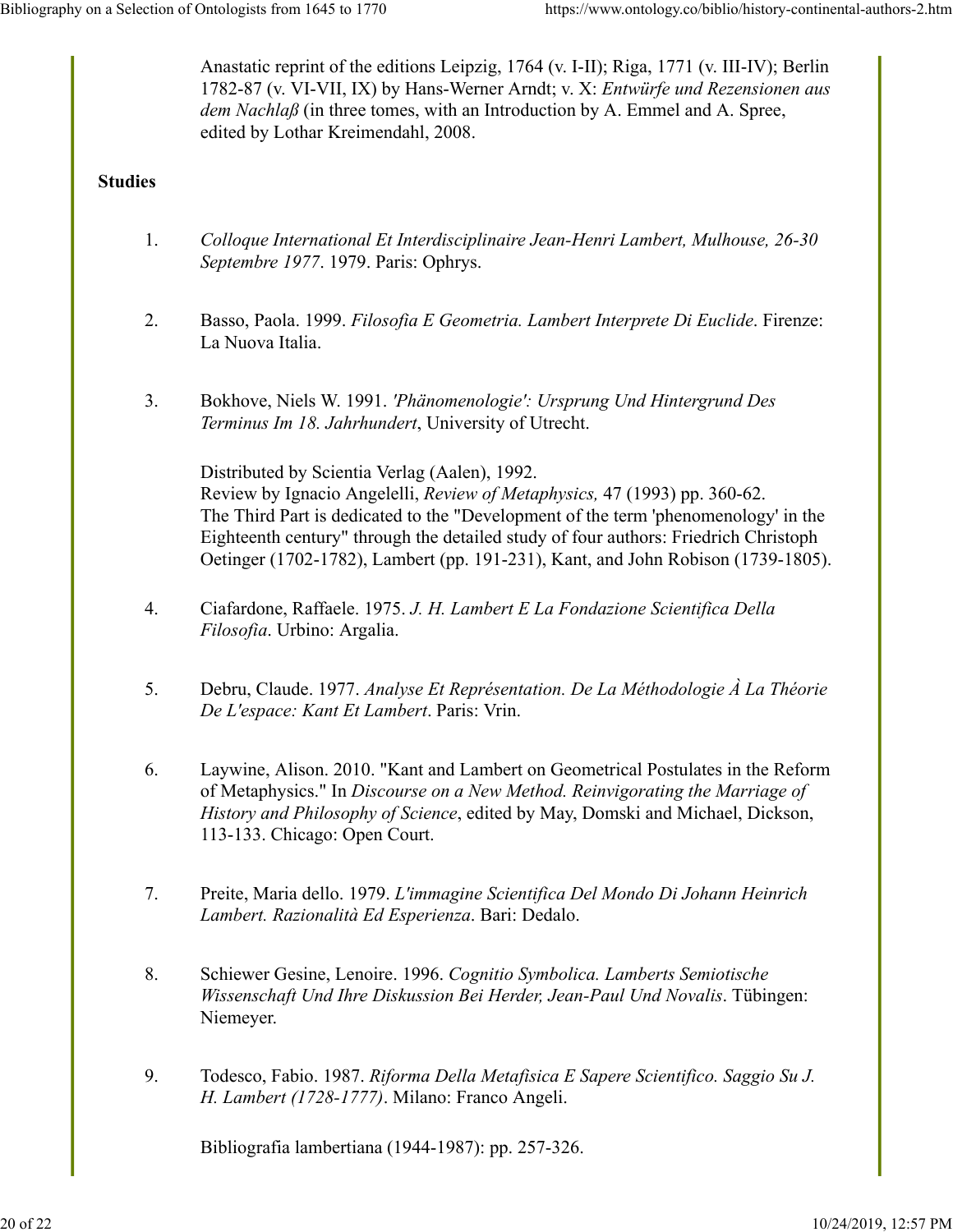- 10. Wolters, Gereon. 1980. *Basis Und Deduktion. Studien Zur Entstehung Und Bedeutung Der Theorie Der Axiomatischen Methode Bei J. H. Lambert (1728-1777)*. Berlin: Walter de Gruyter.
- 11. ———. 1985. "Some Pragmatic Aspects of the Methodology of Johann Heinrich Lambert." In *Change and Progress in Modern Science. Papers Related to and Arising from the Fourth International Conference on History and Philosophy of Science, Blacksburg, Virginia, November 1982*, edited by Pitt, Joseph C., 133-170. Dordrecht: Reidel.